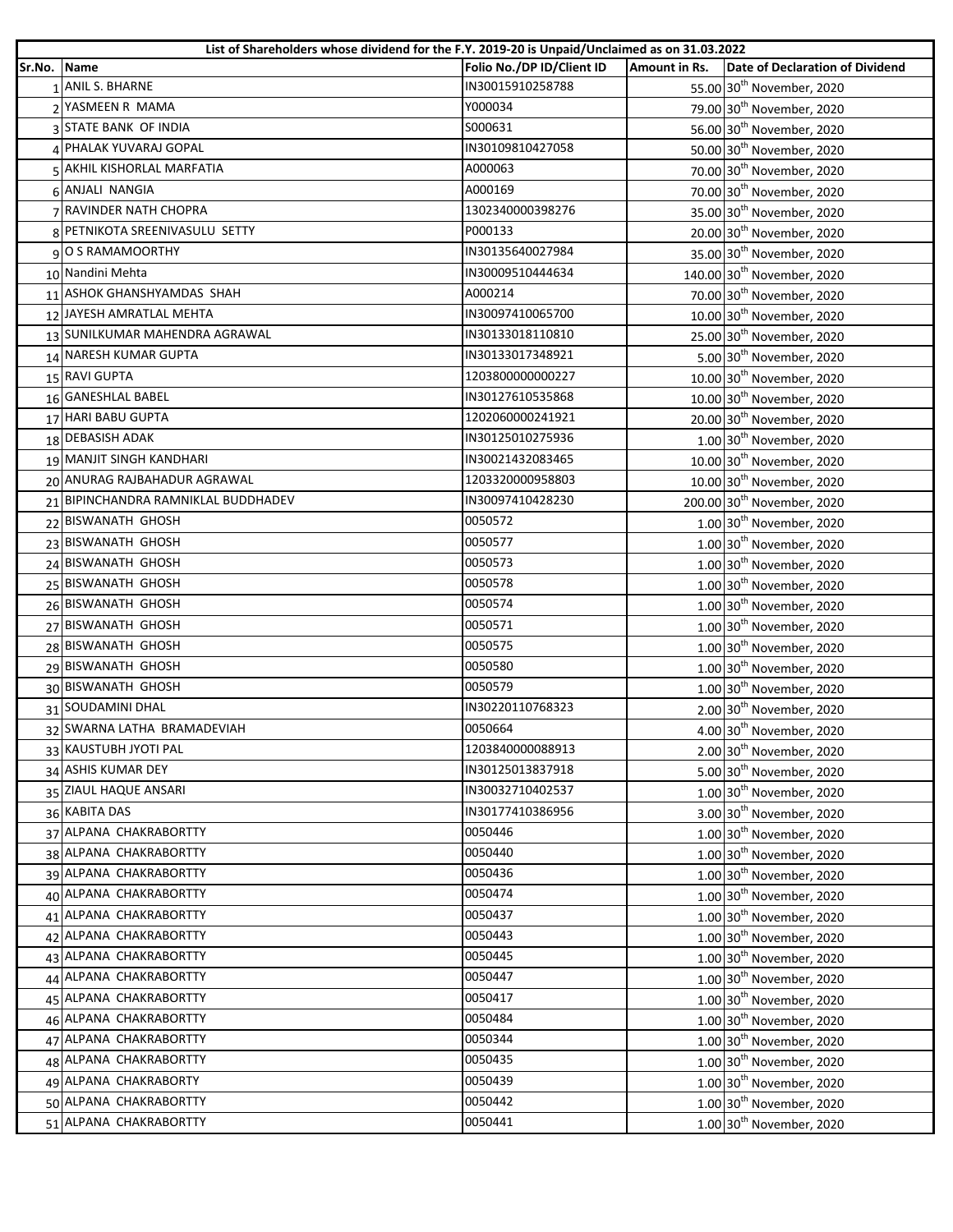| Folio No./DP ID/Client ID<br>Sr.No. Name<br>Amount in Rs.<br>52 LALITHA CHANDRA ATLURU<br>IN30286310029571<br>20.00 30 <sup>th</sup> November, 2020<br>53 KULDIP RAJ MAHAJAN<br>1203800000125593<br>26.00 30 <sup>th</sup> November, 2020<br>54 KAPIL KESHAVJI JOSHI<br>IN30127630487233<br>100.00 30 <sup>th</sup> November, 2020<br>55 JOSHI SHAM T<br>IN30039413187672<br>100.00 30 <sup>th</sup> November, 2020<br>56 KIRTI ACHARYA<br>IN30103924584306<br>50.00 30 <sup>th</sup> November, 2020<br>70.00 30 <sup>th</sup> November, 2020<br>57 AVRA GANGULY<br>0050538<br>58 NILAM SINGHANIA<br>0050625 | Date of Declaration of Dividend<br>3.00 30 <sup>th</sup> November, 2020<br>5.00 30 <sup>th</sup> November, 2020<br>5.00 30 <sup>th</sup> November, 2020 |
|--------------------------------------------------------------------------------------------------------------------------------------------------------------------------------------------------------------------------------------------------------------------------------------------------------------------------------------------------------------------------------------------------------------------------------------------------------------------------------------------------------------------------------------------------------------------------------------------------------------|---------------------------------------------------------------------------------------------------------------------------------------------------------|
|                                                                                                                                                                                                                                                                                                                                                                                                                                                                                                                                                                                                              |                                                                                                                                                         |
|                                                                                                                                                                                                                                                                                                                                                                                                                                                                                                                                                                                                              |                                                                                                                                                         |
|                                                                                                                                                                                                                                                                                                                                                                                                                                                                                                                                                                                                              |                                                                                                                                                         |
|                                                                                                                                                                                                                                                                                                                                                                                                                                                                                                                                                                                                              |                                                                                                                                                         |
|                                                                                                                                                                                                                                                                                                                                                                                                                                                                                                                                                                                                              |                                                                                                                                                         |
|                                                                                                                                                                                                                                                                                                                                                                                                                                                                                                                                                                                                              |                                                                                                                                                         |
|                                                                                                                                                                                                                                                                                                                                                                                                                                                                                                                                                                                                              |                                                                                                                                                         |
|                                                                                                                                                                                                                                                                                                                                                                                                                                                                                                                                                                                                              |                                                                                                                                                         |
| 59 MANAS MUKHERJEE<br>IN30021432190626                                                                                                                                                                                                                                                                                                                                                                                                                                                                                                                                                                       |                                                                                                                                                         |
| 60 DILIP P PATIL<br>1202000000191317                                                                                                                                                                                                                                                                                                                                                                                                                                                                                                                                                                         |                                                                                                                                                         |
| 61 NILESHKUMAR CHHITUBHAI PATEL<br>1201090000768112<br>100.00 30 <sup>th</sup> November, 2020                                                                                                                                                                                                                                                                                                                                                                                                                                                                                                                |                                                                                                                                                         |
| 62 ANILBHAI HASMUKHBHAI PATEL<br>1201090000348533<br>150.00 30 <sup>th</sup> November, 2020                                                                                                                                                                                                                                                                                                                                                                                                                                                                                                                  |                                                                                                                                                         |
| 63 REKHA M KOTADIA<br>1205430000048440<br>75.00 30 <sup>th</sup> November, 2020                                                                                                                                                                                                                                                                                                                                                                                                                                                                                                                              |                                                                                                                                                         |
| 64 RAJ KUMARI<br>IN30177411356865<br>20.00 30 <sup>th</sup> November, 2020                                                                                                                                                                                                                                                                                                                                                                                                                                                                                                                                   |                                                                                                                                                         |
| 65 JAI NARAIAN MOONA<br>1201910100019060<br>10.00 30 <sup>th</sup> November, 2020                                                                                                                                                                                                                                                                                                                                                                                                                                                                                                                            |                                                                                                                                                         |
| 66 HITESH JAYANTILAL SHAH<br>100.00 30 <sup>th</sup> November, 2020<br>IN30034320012198                                                                                                                                                                                                                                                                                                                                                                                                                                                                                                                      |                                                                                                                                                         |
| 67 AKHIL RATILAL SHETHIA<br>IN30021432244920<br>30.00 30 <sup>th</sup> November, 2020                                                                                                                                                                                                                                                                                                                                                                                                                                                                                                                        |                                                                                                                                                         |
| 68 ATALBIHARI SANTOSHKUMAR SHARMA<br>1302310000097063                                                                                                                                                                                                                                                                                                                                                                                                                                                                                                                                                        | 1.00 30 <sup>th</sup> November, 2020                                                                                                                    |
| 69 SIDNEY PINTO<br>0010015<br>200.00 30 <sup>th</sup> November, 2020                                                                                                                                                                                                                                                                                                                                                                                                                                                                                                                                         |                                                                                                                                                         |
| 70 RAJKUMAR SEN<br>0050078                                                                                                                                                                                                                                                                                                                                                                                                                                                                                                                                                                                   | 1.00 30 <sup>th</sup> November, 2020                                                                                                                    |
| 71 CHAND DEVI DAMANI<br>C000146<br>35.00 30 <sup>th</sup> November, 2020                                                                                                                                                                                                                                                                                                                                                                                                                                                                                                                                     |                                                                                                                                                         |
| 72 D BALASUBRAMANIAM<br>D000009<br>35.00 30 <sup>th</sup> November, 2020                                                                                                                                                                                                                                                                                                                                                                                                                                                                                                                                     |                                                                                                                                                         |
| 73 DURGA DEVI KHANNA<br>D000023<br>10.00 30 <sup>th</sup> November, 2020                                                                                                                                                                                                                                                                                                                                                                                                                                                                                                                                     |                                                                                                                                                         |
| 74 DOMINIC EDWIN DSOUZA<br>D000027<br>35.00 30 <sup>th</sup> November, 2020                                                                                                                                                                                                                                                                                                                                                                                                                                                                                                                                  |                                                                                                                                                         |
| 75 DOMINIC EDWIN DSOUZA<br>D000028<br>35.00 30 <sup>th</sup> November, 2020                                                                                                                                                                                                                                                                                                                                                                                                                                                                                                                                  |                                                                                                                                                         |
| 76 DINYAR FARDOONJI BHAGAT<br>D000030<br>35.00 30 <sup>th</sup> November, 2020                                                                                                                                                                                                                                                                                                                                                                                                                                                                                                                               |                                                                                                                                                         |
| 77 DEVANASETTY NAGESWARA RAO<br>D000072<br>35.00 30 <sup>th</sup> November, 2020                                                                                                                                                                                                                                                                                                                                                                                                                                                                                                                             |                                                                                                                                                         |
| 78 DHARAM PAL CHADHA<br>D000079<br>35.00 30 <sup>th</sup> November, 2020                                                                                                                                                                                                                                                                                                                                                                                                                                                                                                                                     |                                                                                                                                                         |
| 79 D S CHANDRA KANTHAMMA<br>D000099                                                                                                                                                                                                                                                                                                                                                                                                                                                                                                                                                                          | 1.00 30 <sup>th</sup> November, 2020                                                                                                                    |
| 80 DINDIGUL SUNDARAM KRISHNAMOORTHY<br>D000100<br>10.00 30 <sup>th</sup> November, 2020                                                                                                                                                                                                                                                                                                                                                                                                                                                                                                                      |                                                                                                                                                         |
| 81 D SATHYA NARAYANA GUPTA<br>D000103                                                                                                                                                                                                                                                                                                                                                                                                                                                                                                                                                                        | 1.00 30 <sup>th</sup> November, 2020                                                                                                                    |
| 82 DIPAK RATILAL SHAH<br>25.00 30 <sup>th</sup> November, 2020<br>D000121                                                                                                                                                                                                                                                                                                                                                                                                                                                                                                                                    |                                                                                                                                                         |
| 83 D P DHAR CHOUDHARY<br>D000130                                                                                                                                                                                                                                                                                                                                                                                                                                                                                                                                                                             | 4.00 30 <sup>th</sup> November, 2020                                                                                                                    |
| D000151<br>84 DEEPAK AMRUTLAL SHAH<br>12.00 30 <sup>th</sup> November, 2020                                                                                                                                                                                                                                                                                                                                                                                                                                                                                                                                  |                                                                                                                                                         |
| 85 RAJKUMAR SEN<br>0050103                                                                                                                                                                                                                                                                                                                                                                                                                                                                                                                                                                                   | $1.00$ 30 <sup>th</sup> November, 2020                                                                                                                  |
| 86 DILIP AMARCHAND SHAH<br>D000173<br>13.00 30 <sup>th</sup> November, 2020                                                                                                                                                                                                                                                                                                                                                                                                                                                                                                                                  |                                                                                                                                                         |
| 87 DEVANG PARIKH<br>D000199<br>100.00 30 <sup>th</sup> November, 2020                                                                                                                                                                                                                                                                                                                                                                                                                                                                                                                                        |                                                                                                                                                         |
| 88 DHARMESH DESAI<br>D000219<br>20.00 30 <sup>th</sup> November, 2020                                                                                                                                                                                                                                                                                                                                                                                                                                                                                                                                        |                                                                                                                                                         |
| 89 DAKSHESH BHASKARRAY VYAS<br>D000229<br>50.00 30 <sup>th</sup> November, 2020                                                                                                                                                                                                                                                                                                                                                                                                                                                                                                                              |                                                                                                                                                         |
| 90 DIPAKKUMAR KANTILAL MODI<br>D000260<br>25.00 30 <sup>th</sup> November, 2020                                                                                                                                                                                                                                                                                                                                                                                                                                                                                                                              |                                                                                                                                                         |
| 91 ESWARA CHANDRA VIDYA SAGAR<br>E000003                                                                                                                                                                                                                                                                                                                                                                                                                                                                                                                                                                     | 1.00 30 <sup>th</sup> November, 2020                                                                                                                    |
| 92 BAIJNATH PRASAD<br>B000067<br>70.00 30 <sup>th</sup> November, 2020                                                                                                                                                                                                                                                                                                                                                                                                                                                                                                                                       |                                                                                                                                                         |
| 93 DEBASISH PAN<br>0050104                                                                                                                                                                                                                                                                                                                                                                                                                                                                                                                                                                                   | 1.00 30 <sup>th</sup> November, 2020                                                                                                                    |
| F000003<br>94 FALI MANECKJI TUREL<br>84.00 30 <sup>th</sup> November, 2020                                                                                                                                                                                                                                                                                                                                                                                                                                                                                                                                   |                                                                                                                                                         |
| 95 FRAMJI SORABJI WADIA<br>F000011<br>25.00 30 <sup>th</sup> November, 2020                                                                                                                                                                                                                                                                                                                                                                                                                                                                                                                                  |                                                                                                                                                         |
| 96 GANESAN BALASUBRAMANIAN<br>G000002<br>35.00 30 <sup>th</sup> November, 2020                                                                                                                                                                                                                                                                                                                                                                                                                                                                                                                               |                                                                                                                                                         |
| 97 GUNWANT BANERJI<br>G000004<br>20.00 30 <sup>th</sup> November, 2020                                                                                                                                                                                                                                                                                                                                                                                                                                                                                                                                       |                                                                                                                                                         |
| 98 GUPI GHOSE<br>G000023<br>50.00 30 <sup>th</sup> November, 2020                                                                                                                                                                                                                                                                                                                                                                                                                                                                                                                                            |                                                                                                                                                         |
| 99 GOPALDAS JAMNADAS VED<br>G000036<br>35.00 30 <sup>th</sup> November, 2020                                                                                                                                                                                                                                                                                                                                                                                                                                                                                                                                 |                                                                                                                                                         |
| 100 GOURISHANKAR RAMCHANDRA KULKARNI<br>G000070<br>35.00 30 <sup>th</sup> November, 2020                                                                                                                                                                                                                                                                                                                                                                                                                                                                                                                     |                                                                                                                                                         |
| 101 DEBASISH PAN<br>0050105                                                                                                                                                                                                                                                                                                                                                                                                                                                                                                                                                                                  | $1.00 30^{th}$ November, 2020                                                                                                                           |
| 102 GORDHANDAS SARDA<br>G000075<br>140.00 30 <sup>th</sup> November, 2020                                                                                                                                                                                                                                                                                                                                                                                                                                                                                                                                    |                                                                                                                                                         |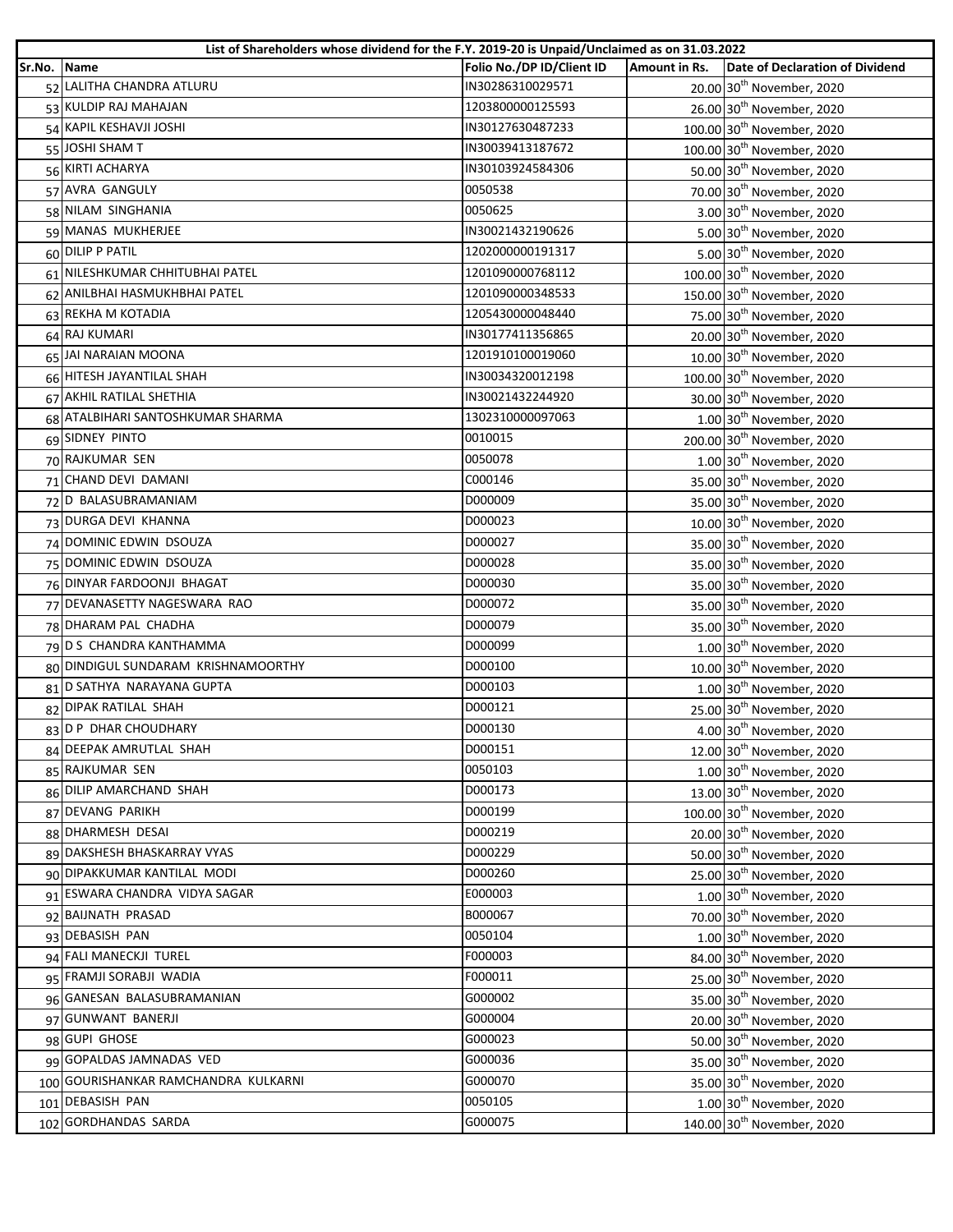|             | List of Shareholders whose dividend for the F.Y. 2019-20 is Unpaid/Unclaimed as on 31.03.2022 |                           |               |                                        |
|-------------|-----------------------------------------------------------------------------------------------|---------------------------|---------------|----------------------------------------|
| Sr.No. Name |                                                                                               | Folio No./DP ID/Client ID | Amount in Rs. | Date of Declaration of Dividend        |
|             | 103 GAJANAN SADASHIVRAO KAMAT                                                                 | G000082                   |               | 84.00 30 <sup>th</sup> November, 2020  |
|             | 104 BAKTHAVACHALU BASKARAN                                                                    | B000006                   |               | 70.00 30 <sup>th</sup> November, 2020  |
|             | 105 GIRIN MOHAN PYNE                                                                          | G000091                   |               | 14.00 30 <sup>th</sup> November, 2020  |
|             | 106 GURJIT SINGH MAINGI                                                                       | G000092                   |               | 100.00 30 <sup>th</sup> November, 2020 |
|             | 107 GOURI SEAL                                                                                | G000093                   |               | 10.00 30 <sup>th</sup> November, 2020  |
|             | 108 BELIDE MARKANDEYAS                                                                        | B000052                   |               | 70.00 30 <sup>th</sup> November, 2020  |
|             | 109 DEBASISH PAN                                                                              | 0050108                   |               | $1.00$ 30 <sup>th</sup> November, 2020 |
|             | 110 HARESH CHAMANRAY MAJMUNDAR                                                                | H000008                   |               | 35.00 30 <sup>th</sup> November, 2020  |
|             | 111 HOSANG ERUVHSHAH ENGINEER                                                                 | H000015                   |               | 35.00 30 <sup>th</sup> November, 2020  |
|             | 112 H G PHANI RAJ                                                                             | H000021                   |               | 5.00 30 <sup>th</sup> November, 2020   |
|             | 113 HARIDAS K PRABHU                                                                          | H000033                   |               | 35.00 30 <sup>th</sup> November, 2020  |
|             | 114 BHUP NARAYAN PRASAD                                                                       | B000061                   |               | 70.00 30 <sup>th</sup> November, 2020  |
|             | 115 H S GOVINDARAJ                                                                            | H000067                   |               | 49.00 30 <sup>th</sup> November, 2020  |
|             | 116 HEMANTI SURESH KULKARNI                                                                   | H000069                   |               | 35.00 30 <sup>th</sup> November, 2020  |
|             | 117 CORDEIRO PHILOMENA SOUZA                                                                  | C000046                   |               | 70.00 30 <sup>th</sup> November, 2020  |
|             | 118 RAJKUMAR SEN                                                                              | 0050120                   |               | 1.00 30 <sup>th</sup> November, 2020   |
|             | 119 HITESH V SHAH                                                                             | H000183                   |               | 50.00 30 <sup>th</sup> November, 2020  |
|             | 120 INDIRA NANIKRAM BHARVANI                                                                  | 1000014                   |               | 50.00 30 <sup>th</sup> November, 2020  |
|             | 121 ILLINDALA VINAYA BHOOSHAN RAO                                                             | 1000020                   |               | 84.00 30 <sup>th</sup> November, 2020  |
|             | 122 INDRANI MUKHERJEE                                                                         | 1000039                   |               | 1.00 30 <sup>th</sup> November, 2020   |
|             | 123 MANGALA P GANDHI                                                                          | 0050125                   |               | 20.00 30 <sup>th</sup> November, 2020  |
|             | 124 JAYALAKSHMI                                                                               | J000056                   |               | 35.00 30 <sup>th</sup> November, 2020  |
|             | 125 JACOB VERGHESE                                                                            | J000109                   |               | 96.00 30 <sup>th</sup> November, 2020  |
|             | 126 JYOTSNABEN DAMANIA                                                                        | J000178                   |               | 1.00 30 <sup>th</sup> November, 2020   |
|             | 127 JAYESH J NAIR                                                                             | J000190                   |               | 50.00 30 <sup>th</sup> November, 2020  |
|             | 128 SUSHRUTH D BELAGUR                                                                        | 0050126                   |               | 25.00 30 <sup>th</sup> November, 2020  |
|             | 129 JAYESH KUMAR PANDYA                                                                       | J000248                   |               | 100.00 30 <sup>th</sup> November, 2020 |
|             | 130 DEEPAK DINANATH NAIK                                                                      | D000161                   |               | 70.00 30 <sup>th</sup> November, 2020  |
|             | 131 KANTILAL BAPALAL MODI                                                                     | K000013                   |               | 22.00 30 <sup>th</sup> November, 2020  |
|             | 132 FRANCIS DSOUZA                                                                            | F000001                   |               | 70.00 30 <sup>th</sup> November, 2020  |
|             | 133 GAJANAN VINAYAK VIJAYAKAR                                                                 | G000087                   |               | 70.00 30 <sup>th</sup> November, 2020  |
|             | 134 K N VENKATALAKSHMAMMA                                                                     | K000093                   |               | 5.00 30 <sup>th</sup> November, 2020   |
|             | 135 KARAMUKKIL PISHARATH KRISHNA PISHARODY                                                    | K000103                   |               | 35.00 30 <sup>th</sup> November, 2020  |
|             | 136 HARIHAR BHAGWANJEE BHATT                                                                  | H000003                   |               | 70.00 30 <sup>th</sup> November, 2020  |
|             | 137 KUMBLA RAMACHANDRA BHAKTA                                                                 | K000112                   |               | 35.00 30 <sup>th</sup> November, 2020  |
|             | 138 K RAGHUNATH PAI                                                                           | K000124                   |               | 25.00 30 <sup>th</sup> November, 2020  |
|             | 139 KAMALA SUNDARAM                                                                           | K000135                   |               | 35.00 30 <sup>th</sup> November, 2020  |
|             | 140 KT SHAMASUNDAR                                                                            | K000170                   |               | 35.00 30 <sup>th</sup> November, 2020  |
|             | 141 ASHIQ HUSSAIN SAIFEE                                                                      | 0050172                   |               | 35.00 30 <sup>th</sup> November, 2020  |
|             | 142 K S VEENA                                                                                 | K000201                   |               | 5.00 30 <sup>th</sup> November, 2020   |
|             | 143 KALUCHAND                                                                                 | K000205                   |               | 2.00 30 <sup>th</sup> November, 2020   |
|             | 144 K KANTA                                                                                   | K000207                   |               | 1.00 30 <sup>th</sup> November, 2020   |
|             | 145 KANTILAL KHIMRAJ NAHATA                                                                   | K000223                   |               | 20.00 30 <sup>th</sup> November, 2020  |
|             | 146 KANTILAL M SHAH                                                                           | K000233                   |               | 2.00 30 <sup>th</sup> November, 2020   |
|             | 147 KM VASANTI                                                                                | K000269                   |               | 10.00 30 <sup>th</sup> November, 2020  |
|             | 148 KV ASHOK                                                                                  | K000271                   |               | 1.00 30 <sup>th</sup> November, 2020   |
|             | 149 KIRAN NIGAM                                                                               | K000305                   |               | 300.00 30 <sup>th</sup> November, 2020 |
|             | 150 KAMINI PARIKH                                                                             | K000325                   |               | 100.00 30 <sup>th</sup> November, 2020 |
|             | 151 KANTA DEVI PUROHIT                                                                        | K001009                   |               | 1.00 30 <sup>th</sup> November, 2020   |
|             | 152 DEBASISH PAN                                                                              | 0050177                   |               | $1.00$ 30 <sup>th</sup> November, 2020 |
|             | 153 HELEN PINTO                                                                               | H000104                   |               | 70.00 30 <sup>th</sup> November, 2020  |
|             |                                                                                               |                           |               |                                        |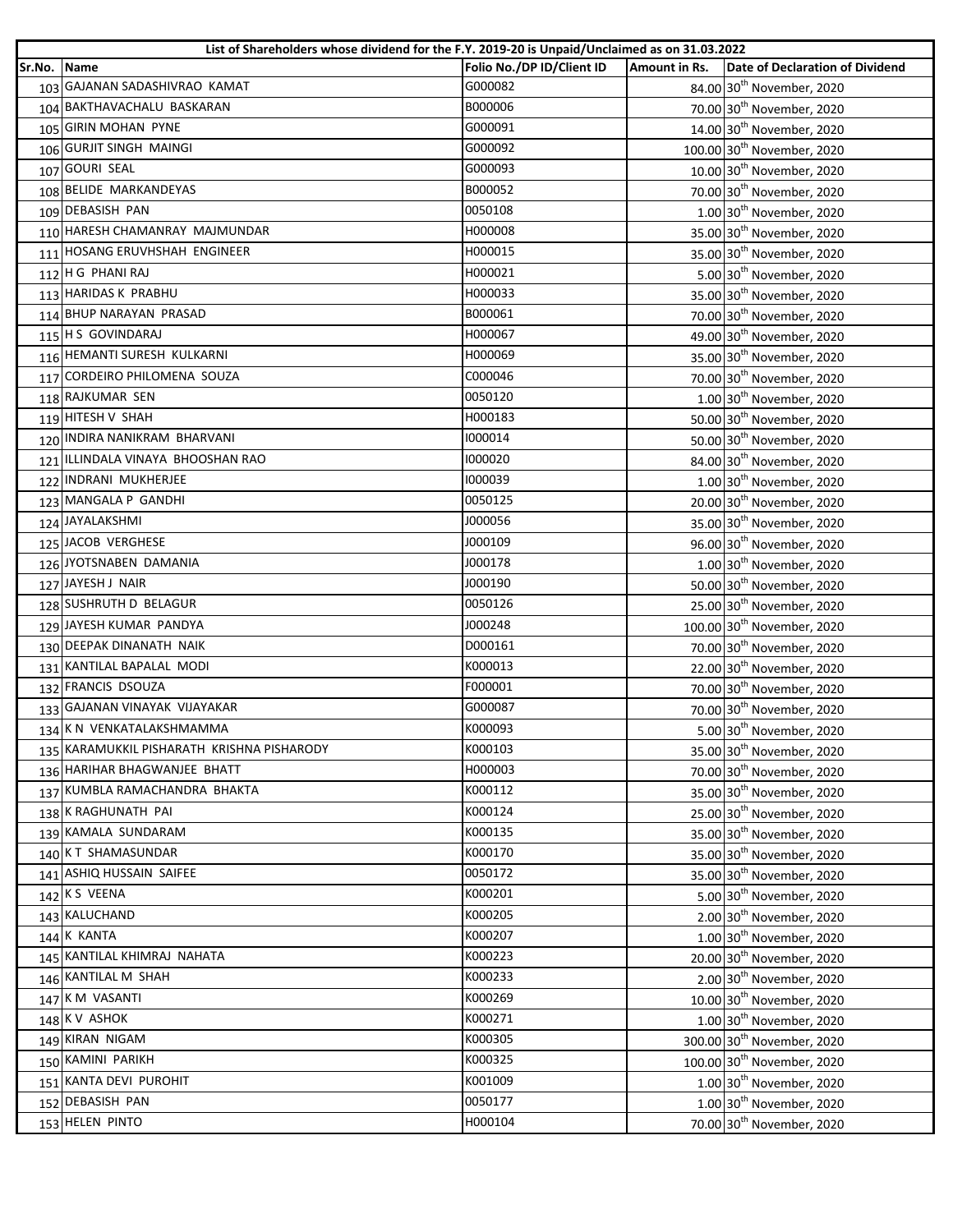|             | List of Shareholders whose dividend for the F.Y. 2019-20 is Unpaid/Unclaimed as on 31.03.2022 |                           |               |                                        |
|-------------|-----------------------------------------------------------------------------------------------|---------------------------|---------------|----------------------------------------|
| Sr.No. Name |                                                                                               | Folio No./DP ID/Client ID | Amount in Rs. | Date of Declaration of Dividend        |
|             | 154 LACHMIBAI KHANCHAND HARDASANI                                                             | L000015                   |               | 110.00 30 <sup>th</sup> November, 2020 |
|             | 155 L RAMAKRISHNA BALASUBRAMIAN                                                               | L000030                   |               | 35.00 30 <sup>th</sup> November, 2020  |
|             | 156 HOMI RUSTOMJI LAKDAWALA                                                                   | H000061                   |               | 70.00 30 <sup>th</sup> November, 2020  |
|             | 157 LAWRENCE SANTANA DIAS                                                                     | L000035                   |               | 35.00 30 <sup>th</sup> November, 2020  |
|             | 158 L V KRISHNAJI RAO                                                                         | L000042                   |               | 1.00 30 <sup>th</sup> November, 2020   |
|             | 159 LATA D JAIN                                                                               | L000084                   |               | 25.00 30 <sup>th</sup> November, 2020  |
|             | 160 KAILASH CHANDRA ARORA                                                                     | K000018                   |               | 70.00 30 <sup>th</sup> November, 2020  |
|             | 161 KRISHNA PILLAI VASUDEVAN NAIR                                                             | K000105                   |               | 70.00 30 <sup>th</sup> November, 2020  |
|             | 162 MALATI NATVARLAL KOTHARI                                                                  | M000128                   |               | 35.00 30 <sup>th</sup> November, 2020  |
|             | 163 DEBASISH PAN                                                                              | 0050179                   |               | 1.00 30 <sup>th</sup> November, 2020   |
|             | 164 MHAPANKAR PRATAP RAGHUNATH                                                                | M000153                   |               | 2.00 30 <sup>th</sup> November, 2020   |
|             | 165 MOHAMMED RAISE                                                                            | M000156                   |               | 35.00 30 <sup>th</sup> November, 2020  |
|             | 166 KUMARI KUSUM                                                                              | K000059                   |               | 70.00 30 <sup>th</sup> November, 2020  |
|             | 167 MADHU SUDAN CHAKRAVARTI                                                                   | M000179                   |               | 25.00 30 <sup>th</sup> November, 2020  |
|             | 168 M S KRISHNA MURTHY JAHGIRDAR                                                              | M000190                   |               | 20.00 30 <sup>th</sup> November, 2020  |
|             | 169 M S LALITHAMMA                                                                            | M000191                   |               | 60.00 30 <sup>th</sup> November, 2020  |
|             | 170 DEBASISH PAN                                                                              | 0050180                   |               | 1.00 30 <sup>th</sup> November, 2020   |
|             | 171 MOHIT GULATI                                                                              | M000274                   |               | 50.00 30 <sup>th</sup> November, 2020  |
|             | 172 MINA MITRA                                                                                | M000276                   |               | 50.00 30 <sup>th</sup> November, 2020  |
|             | 173 MEENA MOTWANI                                                                             | M000354                   |               | 50.00 30 <sup>th</sup> November, 2020  |
|             | 174 MAHENDRA SANGHI                                                                           | M000382                   |               | 35.00 30 <sup>th</sup> November, 2020  |
|             | 175 DEBASISH PAN                                                                              | 0050182                   |               | 1.00 30 <sup>th</sup> November, 2020   |
|             | 176 M LALITHA                                                                                 | M000390                   |               | 35.00 30 <sup>th</sup> November, 2020  |
|             | 177 MAYUR M HINDUJA                                                                           | M000394                   |               | 10.00 30 <sup>th</sup> November, 2020  |
|             | 178 MONISH DUTT                                                                               | M000451                   |               | 22.00 30 <sup>th</sup> November, 2020  |
|             | 179 KUSUM AGRAWAL                                                                             | K000002                   |               | 70.00 30 <sup>th</sup> November, 2020  |
|             | 180 N P GANGADHARAIAH                                                                         | N000069                   |               | 14.00 30 <sup>th</sup> November, 2020  |
|             | 181 NARAYAN RANGNATH KESKAR                                                                   | N000078                   |               | 25.00 30 <sup>th</sup> November, 2020  |
|             | 182 DEBASISH PAN                                                                              | 0050183                   |               | 1.00 30 <sup>th</sup> November, 2020   |
|             | 183 NALINI SRIDHAR ACHARYA                                                                    | N000082                   |               | 35.00 30 <sup>th</sup> November, 2020  |
|             | 184 N SHAMANNA REDDY                                                                          | N000087                   |               | 1.00 30 <sup>th</sup> November, 2020   |
|             | 185 LAXMAN DNYANDEO SAWANT                                                                    | L000005                   |               | 70.00 30 <sup>th</sup> November, 2020  |
|             | 186 NANCY ABDULLY MECKLAI                                                                     | N000124                   |               | 35.00 30 <sup>th</sup> November, 2020  |
|             | 187 N UPENDRA NAYAK                                                                           | N000125                   |               | 25.00 30 <sup>th</sup> November, 2020  |
|             | 188 NIRAJ JHUNJHUNWALA                                                                        | N000242                   |               | 100.00 30 <sup>th</sup> November, 2020 |
|             | 189 NIRAJ JHUNJHUNWALA                                                                        | N000262                   |               | 50.00 30 <sup>th</sup> November, 2020  |
|             | 190 N HARSHPAL SHAH                                                                           | N001012                   |               | 25.00 30 <sup>th</sup> November, 2020  |
|             | 191 DEBASISH PAN                                                                              | 0050184                   |               | 1.00 30 <sup>th</sup> November, 2020   |
|             | 192 O V SRINIVASA BABU                                                                        | 0000011                   |               | 5.00 30 <sup>th</sup> November, 2020   |
|             | 193 PRABHAKAR BHALCHANDRA JOSHI                                                               | P000016                   |               | 35.00 30 <sup>th</sup> November, 2020  |
|             | 194 PARSHOTAM DASS MAHAJAN                                                                    | P000038                   |               | 35.00 30 <sup>th</sup> November, 2020  |
|             | 195 PIROJA ERUCHSHAH ENGINEER                                                                 | P000041                   |               | 12.00 30 <sup>th</sup> November, 2020  |
|             | 196 PRITAMDAS G RAMNANI                                                                       | P000050                   |               | 175.00 30 <sup>th</sup> November, 2020 |
|             | 197 PRABHAT KUMAR KUNDU                                                                       | P000073                   |               | 35.00 30 <sup>th</sup> November, 2020  |
|             | 198 PRASHANT KANAKCHANDRA ZAVERI                                                              | P000080                   |               | 7.00 30 <sup>th</sup> November, 2020   |
|             | 199 PANACHAND LADHABHAI MARU                                                                  | P000084                   |               | 35.00 30 <sup>th</sup> November, 2020  |
|             | 200 DEBASISH PAN                                                                              | 0050200                   |               | 1.00 30 <sup>th</sup> November, 2020   |
|             | 201 PICHUIYER NATARAJAN                                                                       | P000098                   |               | 35.00 30 <sup>th</sup> November, 2020  |
|             | 202 PUSHPALATA DEVI PERIWAL                                                                   | P000108                   |               | 35.00 30 <sup>th</sup> November, 2020  |
|             | 203 PRABA R BELGAURKAR                                                                        | P000119                   |               | 25.00 30 <sup>th</sup> November, 2020  |
|             | 204 LAXMAN RAMBHAN CHAKANE                                                                    | L000031                   |               | 70.00 30 <sup>th</sup> November, 2020  |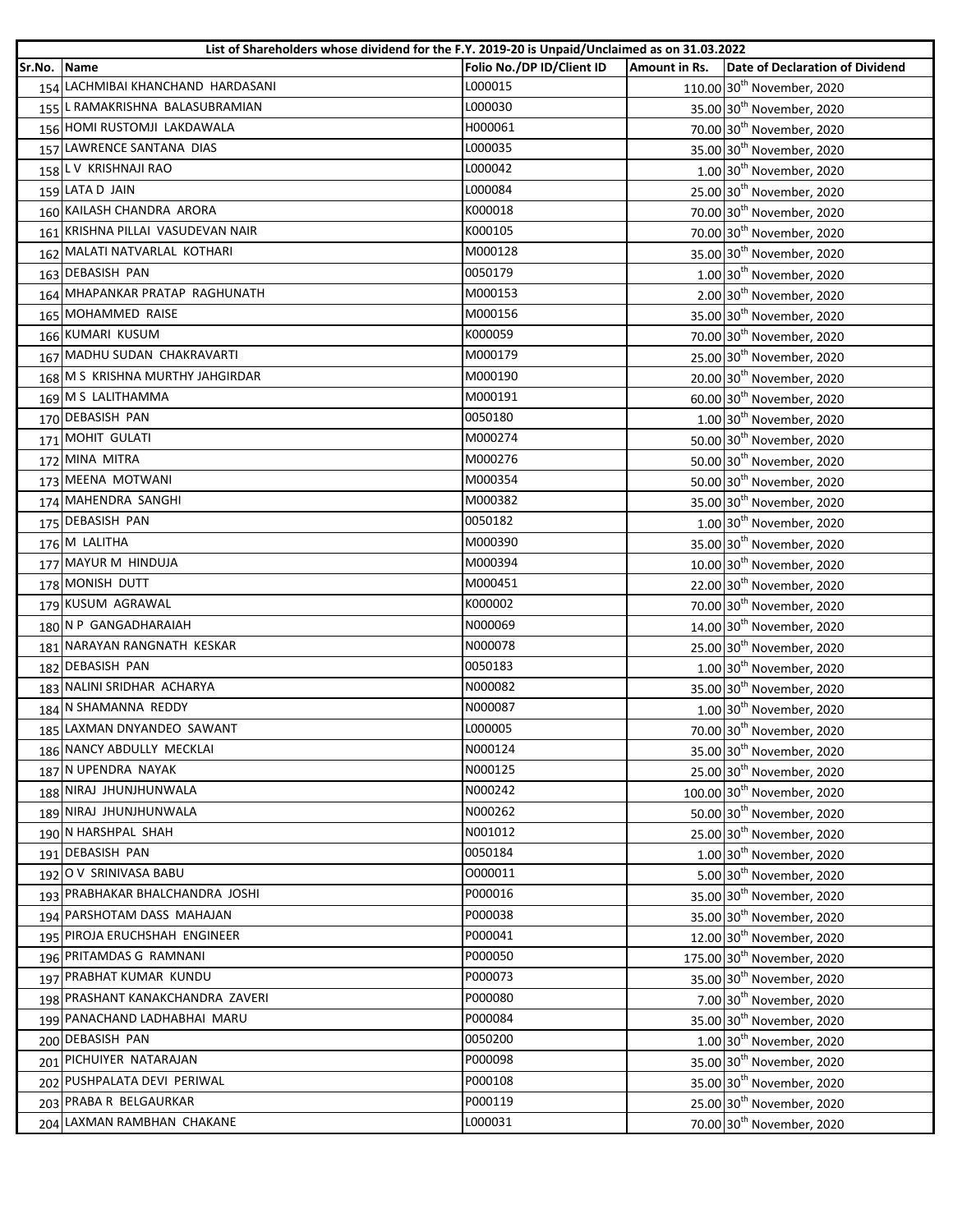| Name<br>P000165<br>205 PRATAP NARAYAN KAPOOR<br>20.00 30 <sup>th</sup> November, 2020<br>P000220<br>206 P K VISWANATHAN<br>50.00 30 <sup>th</sup> November, 2020<br>207 DEBASISH PAN<br>0050201<br>1.00 30 <sup>th</sup> November, 2020<br>208 PRABHA R PAREKH<br>P000230<br>50.00 30 <sup>th</sup> November, 2020<br>209 PRADEEP KUMAR GUPTA<br>P000352<br>60.00 30 <sup>th</sup> November, 2020<br>35.00 30 <sup>th</sup> November, 2020<br>210 PALLAVI HASMUKHLAL PATEL<br>P000361<br>211 PRANAB KUMAR DUTT<br>P001014<br>$1.00$ 30 <sup>th</sup> November, 2020<br>212 DEBASISH PAN<br>0050202<br>1.00 30 <sup>th</sup> November, 2020<br>213 M RAMANANDAN<br>M000157<br>70.00 30 <sup>th</sup> November, 2020<br>35.00 30 <sup>th</sup> November, 2020<br>214 R CHANDRA SEKARAN<br>R000023<br>215 RUPI GHOSE<br>R000036<br>50.00 30 <sup>th</sup> November, 2020<br>216 REHEMAT M CURMALLY<br>R000064<br>50.00 30 <sup>th</sup> November, 2020<br>217 RUSTOM NOWROZJEE NEKOO<br>R000086<br>50.00 30 <sup>th</sup> November, 2020<br>218 RADHA N REDDY<br>R000089<br>7.00 30 <sup>th</sup> November, 2020<br>219 KIRTIKUMAR MULJIBHAI SHAH<br>0010020<br>35.00 30 <sup>th</sup> November, 2020<br>220 ALPANA CHAKRABORTTY<br>0050211<br>1.00 30 <sup>th</sup> November, 2020<br>221 RAMANLAL RAICHAND SHAH<br>R000116<br>1.00 30 <sup>th</sup> November, 2020<br>222 RAMAN SHANKAR CHOWDHURY<br>R000122<br>35.00 30 <sup>th</sup> November, 2020<br>223 RAMAMURTHYAIYAR SWAMINATHAN<br>R000127<br>35.00 30 <sup>th</sup> November, 2020<br>224 RAGHUNATH SHANKAR NAKHE<br>R000135<br>35.00 30 <sup>th</sup> November, 2020<br>225 RAKSHA JAMSHAD KHODAI<br>R000157<br>35.00 30 <sup>th</sup> November, 2020<br>226 RAVIKANT CHOUDHARY<br>R000209<br>10.00 30 <sup>th</sup> November, 2020<br>227 RAAMDEO AGRAWAL<br>R000226<br>20.00 30 <sup>th</sup> November, 2020<br>228 DEVENDRA MEHTA<br>2.00 30 <sup>th</sup> November, 2020<br>0050392<br>229 RAJIV NAIR<br>R000256<br>84.00 30 <sup>th</sup> November, 2020<br>230 MADHU GHANSHYAM KALVANI<br>M000055<br>70.00 30 <sup>th</sup> November, 2020<br>231 RADHEY LAL<br>R000325<br>100.00 30 <sup>th</sup> November, 2020<br>232 RAMESH UDHAVDAS<br>R000365<br>100.00 30 <sup>th</sup> November, 2020<br>233 RAJEEV AGARWAL<br>100.00 30 <sup>th</sup> November, 2020<br>R000382<br>234 RAMAKANT G SIDHAYE<br>R000413<br>50.00 30 <sup>th</sup> November, 2020<br>235 SIMPLICIO ALMEIDA<br>35.00 30 <sup>th</sup> November, 2020<br>S000007<br>236 SUDHA ACHYUT NAGARKAR<br>S000014<br>35.00 30 <sup>th</sup> November, 2020<br>M000074<br>237 MINAXI JAYENDRA MEHTA<br>70.00 30 <sup>th</sup> November, 2020<br>238 SAVITA BHAGUBHAI GANDHI<br>S000031<br>4.00 30 <sup>th</sup> November, 2020<br>239 SATISH CHANDER ANAND<br>S000046<br>35.00 30 <sup>th</sup> November, 2020<br>240 SUSHILA GAJANAN KAMAT<br>S000094<br>84.00 30 <sup>th</sup> November, 2020<br>241 SHARDALAXMI HIMATLAL SHAH<br>280.00 30 <sup>th</sup> November, 2020<br>S000102<br>242 SHIVNATH KHANDERAO DESAI<br>S000125<br>35.00 30 <sup>th</sup> November, 2020<br>243 AMIT GUPTA<br>0050537<br>1.00 30 <sup>th</sup> November, 2020<br>244 SURESH KUMAR KAD<br>S000130<br>35.00 30 <sup>th</sup> November, 2020<br>245 SUDHIR KUMAR KHANNA<br>S000131<br>10.00 30 <sup>th</sup> November, 2020<br>S000152<br>246 SHANTI LAL KOTHARI<br>7.00 30 <sup>th</sup> November, 2020<br>247 Nandini Mehta<br>IN30009510433076<br>70.00 30 <sup>th</sup> November, 2020 |        | List of Shareholders whose dividend for the F.Y. 2019-20 is Unpaid/Unclaimed as on 31.03.2022 |                           |               |                                 |
|---------------------------------------------------------------------------------------------------------------------------------------------------------------------------------------------------------------------------------------------------------------------------------------------------------------------------------------------------------------------------------------------------------------------------------------------------------------------------------------------------------------------------------------------------------------------------------------------------------------------------------------------------------------------------------------------------------------------------------------------------------------------------------------------------------------------------------------------------------------------------------------------------------------------------------------------------------------------------------------------------------------------------------------------------------------------------------------------------------------------------------------------------------------------------------------------------------------------------------------------------------------------------------------------------------------------------------------------------------------------------------------------------------------------------------------------------------------------------------------------------------------------------------------------------------------------------------------------------------------------------------------------------------------------------------------------------------------------------------------------------------------------------------------------------------------------------------------------------------------------------------------------------------------------------------------------------------------------------------------------------------------------------------------------------------------------------------------------------------------------------------------------------------------------------------------------------------------------------------------------------------------------------------------------------------------------------------------------------------------------------------------------------------------------------------------------------------------------------------------------------------------------------------------------------------------------------------------------------------------------------------------------------------------------------------------------------------------------------------------------------------------------------------------------------------------------------------------------------------------------------------------------------------------------------------------------------------------------------------------------------------------------------------------------------------------------------------------------------------------------------------------------------------------------------------------------------------------------------------------------------------------------------------------------------------------------------------------------------------------------------------------------------------------------------------------------------------------------------------------------------|--------|-----------------------------------------------------------------------------------------------|---------------------------|---------------|---------------------------------|
|                                                                                                                                                                                                                                                                                                                                                                                                                                                                                                                                                                                                                                                                                                                                                                                                                                                                                                                                                                                                                                                                                                                                                                                                                                                                                                                                                                                                                                                                                                                                                                                                                                                                                                                                                                                                                                                                                                                                                                                                                                                                                                                                                                                                                                                                                                                                                                                                                                                                                                                                                                                                                                                                                                                                                                                                                                                                                                                                                                                                                                                                                                                                                                                                                                                                                                                                                                                                                                                                                                   | Sr.No. |                                                                                               | Folio No./DP ID/Client ID | Amount in Rs. | Date of Declaration of Dividend |
|                                                                                                                                                                                                                                                                                                                                                                                                                                                                                                                                                                                                                                                                                                                                                                                                                                                                                                                                                                                                                                                                                                                                                                                                                                                                                                                                                                                                                                                                                                                                                                                                                                                                                                                                                                                                                                                                                                                                                                                                                                                                                                                                                                                                                                                                                                                                                                                                                                                                                                                                                                                                                                                                                                                                                                                                                                                                                                                                                                                                                                                                                                                                                                                                                                                                                                                                                                                                                                                                                                   |        |                                                                                               |                           |               |                                 |
|                                                                                                                                                                                                                                                                                                                                                                                                                                                                                                                                                                                                                                                                                                                                                                                                                                                                                                                                                                                                                                                                                                                                                                                                                                                                                                                                                                                                                                                                                                                                                                                                                                                                                                                                                                                                                                                                                                                                                                                                                                                                                                                                                                                                                                                                                                                                                                                                                                                                                                                                                                                                                                                                                                                                                                                                                                                                                                                                                                                                                                                                                                                                                                                                                                                                                                                                                                                                                                                                                                   |        |                                                                                               |                           |               |                                 |
|                                                                                                                                                                                                                                                                                                                                                                                                                                                                                                                                                                                                                                                                                                                                                                                                                                                                                                                                                                                                                                                                                                                                                                                                                                                                                                                                                                                                                                                                                                                                                                                                                                                                                                                                                                                                                                                                                                                                                                                                                                                                                                                                                                                                                                                                                                                                                                                                                                                                                                                                                                                                                                                                                                                                                                                                                                                                                                                                                                                                                                                                                                                                                                                                                                                                                                                                                                                                                                                                                                   |        |                                                                                               |                           |               |                                 |
|                                                                                                                                                                                                                                                                                                                                                                                                                                                                                                                                                                                                                                                                                                                                                                                                                                                                                                                                                                                                                                                                                                                                                                                                                                                                                                                                                                                                                                                                                                                                                                                                                                                                                                                                                                                                                                                                                                                                                                                                                                                                                                                                                                                                                                                                                                                                                                                                                                                                                                                                                                                                                                                                                                                                                                                                                                                                                                                                                                                                                                                                                                                                                                                                                                                                                                                                                                                                                                                                                                   |        |                                                                                               |                           |               |                                 |
|                                                                                                                                                                                                                                                                                                                                                                                                                                                                                                                                                                                                                                                                                                                                                                                                                                                                                                                                                                                                                                                                                                                                                                                                                                                                                                                                                                                                                                                                                                                                                                                                                                                                                                                                                                                                                                                                                                                                                                                                                                                                                                                                                                                                                                                                                                                                                                                                                                                                                                                                                                                                                                                                                                                                                                                                                                                                                                                                                                                                                                                                                                                                                                                                                                                                                                                                                                                                                                                                                                   |        |                                                                                               |                           |               |                                 |
|                                                                                                                                                                                                                                                                                                                                                                                                                                                                                                                                                                                                                                                                                                                                                                                                                                                                                                                                                                                                                                                                                                                                                                                                                                                                                                                                                                                                                                                                                                                                                                                                                                                                                                                                                                                                                                                                                                                                                                                                                                                                                                                                                                                                                                                                                                                                                                                                                                                                                                                                                                                                                                                                                                                                                                                                                                                                                                                                                                                                                                                                                                                                                                                                                                                                                                                                                                                                                                                                                                   |        |                                                                                               |                           |               |                                 |
|                                                                                                                                                                                                                                                                                                                                                                                                                                                                                                                                                                                                                                                                                                                                                                                                                                                                                                                                                                                                                                                                                                                                                                                                                                                                                                                                                                                                                                                                                                                                                                                                                                                                                                                                                                                                                                                                                                                                                                                                                                                                                                                                                                                                                                                                                                                                                                                                                                                                                                                                                                                                                                                                                                                                                                                                                                                                                                                                                                                                                                                                                                                                                                                                                                                                                                                                                                                                                                                                                                   |        |                                                                                               |                           |               |                                 |
|                                                                                                                                                                                                                                                                                                                                                                                                                                                                                                                                                                                                                                                                                                                                                                                                                                                                                                                                                                                                                                                                                                                                                                                                                                                                                                                                                                                                                                                                                                                                                                                                                                                                                                                                                                                                                                                                                                                                                                                                                                                                                                                                                                                                                                                                                                                                                                                                                                                                                                                                                                                                                                                                                                                                                                                                                                                                                                                                                                                                                                                                                                                                                                                                                                                                                                                                                                                                                                                                                                   |        |                                                                                               |                           |               |                                 |
|                                                                                                                                                                                                                                                                                                                                                                                                                                                                                                                                                                                                                                                                                                                                                                                                                                                                                                                                                                                                                                                                                                                                                                                                                                                                                                                                                                                                                                                                                                                                                                                                                                                                                                                                                                                                                                                                                                                                                                                                                                                                                                                                                                                                                                                                                                                                                                                                                                                                                                                                                                                                                                                                                                                                                                                                                                                                                                                                                                                                                                                                                                                                                                                                                                                                                                                                                                                                                                                                                                   |        |                                                                                               |                           |               |                                 |
|                                                                                                                                                                                                                                                                                                                                                                                                                                                                                                                                                                                                                                                                                                                                                                                                                                                                                                                                                                                                                                                                                                                                                                                                                                                                                                                                                                                                                                                                                                                                                                                                                                                                                                                                                                                                                                                                                                                                                                                                                                                                                                                                                                                                                                                                                                                                                                                                                                                                                                                                                                                                                                                                                                                                                                                                                                                                                                                                                                                                                                                                                                                                                                                                                                                                                                                                                                                                                                                                                                   |        |                                                                                               |                           |               |                                 |
|                                                                                                                                                                                                                                                                                                                                                                                                                                                                                                                                                                                                                                                                                                                                                                                                                                                                                                                                                                                                                                                                                                                                                                                                                                                                                                                                                                                                                                                                                                                                                                                                                                                                                                                                                                                                                                                                                                                                                                                                                                                                                                                                                                                                                                                                                                                                                                                                                                                                                                                                                                                                                                                                                                                                                                                                                                                                                                                                                                                                                                                                                                                                                                                                                                                                                                                                                                                                                                                                                                   |        |                                                                                               |                           |               |                                 |
|                                                                                                                                                                                                                                                                                                                                                                                                                                                                                                                                                                                                                                                                                                                                                                                                                                                                                                                                                                                                                                                                                                                                                                                                                                                                                                                                                                                                                                                                                                                                                                                                                                                                                                                                                                                                                                                                                                                                                                                                                                                                                                                                                                                                                                                                                                                                                                                                                                                                                                                                                                                                                                                                                                                                                                                                                                                                                                                                                                                                                                                                                                                                                                                                                                                                                                                                                                                                                                                                                                   |        |                                                                                               |                           |               |                                 |
|                                                                                                                                                                                                                                                                                                                                                                                                                                                                                                                                                                                                                                                                                                                                                                                                                                                                                                                                                                                                                                                                                                                                                                                                                                                                                                                                                                                                                                                                                                                                                                                                                                                                                                                                                                                                                                                                                                                                                                                                                                                                                                                                                                                                                                                                                                                                                                                                                                                                                                                                                                                                                                                                                                                                                                                                                                                                                                                                                                                                                                                                                                                                                                                                                                                                                                                                                                                                                                                                                                   |        |                                                                                               |                           |               |                                 |
|                                                                                                                                                                                                                                                                                                                                                                                                                                                                                                                                                                                                                                                                                                                                                                                                                                                                                                                                                                                                                                                                                                                                                                                                                                                                                                                                                                                                                                                                                                                                                                                                                                                                                                                                                                                                                                                                                                                                                                                                                                                                                                                                                                                                                                                                                                                                                                                                                                                                                                                                                                                                                                                                                                                                                                                                                                                                                                                                                                                                                                                                                                                                                                                                                                                                                                                                                                                                                                                                                                   |        |                                                                                               |                           |               |                                 |
|                                                                                                                                                                                                                                                                                                                                                                                                                                                                                                                                                                                                                                                                                                                                                                                                                                                                                                                                                                                                                                                                                                                                                                                                                                                                                                                                                                                                                                                                                                                                                                                                                                                                                                                                                                                                                                                                                                                                                                                                                                                                                                                                                                                                                                                                                                                                                                                                                                                                                                                                                                                                                                                                                                                                                                                                                                                                                                                                                                                                                                                                                                                                                                                                                                                                                                                                                                                                                                                                                                   |        |                                                                                               |                           |               |                                 |
|                                                                                                                                                                                                                                                                                                                                                                                                                                                                                                                                                                                                                                                                                                                                                                                                                                                                                                                                                                                                                                                                                                                                                                                                                                                                                                                                                                                                                                                                                                                                                                                                                                                                                                                                                                                                                                                                                                                                                                                                                                                                                                                                                                                                                                                                                                                                                                                                                                                                                                                                                                                                                                                                                                                                                                                                                                                                                                                                                                                                                                                                                                                                                                                                                                                                                                                                                                                                                                                                                                   |        |                                                                                               |                           |               |                                 |
|                                                                                                                                                                                                                                                                                                                                                                                                                                                                                                                                                                                                                                                                                                                                                                                                                                                                                                                                                                                                                                                                                                                                                                                                                                                                                                                                                                                                                                                                                                                                                                                                                                                                                                                                                                                                                                                                                                                                                                                                                                                                                                                                                                                                                                                                                                                                                                                                                                                                                                                                                                                                                                                                                                                                                                                                                                                                                                                                                                                                                                                                                                                                                                                                                                                                                                                                                                                                                                                                                                   |        |                                                                                               |                           |               |                                 |
|                                                                                                                                                                                                                                                                                                                                                                                                                                                                                                                                                                                                                                                                                                                                                                                                                                                                                                                                                                                                                                                                                                                                                                                                                                                                                                                                                                                                                                                                                                                                                                                                                                                                                                                                                                                                                                                                                                                                                                                                                                                                                                                                                                                                                                                                                                                                                                                                                                                                                                                                                                                                                                                                                                                                                                                                                                                                                                                                                                                                                                                                                                                                                                                                                                                                                                                                                                                                                                                                                                   |        |                                                                                               |                           |               |                                 |
|                                                                                                                                                                                                                                                                                                                                                                                                                                                                                                                                                                                                                                                                                                                                                                                                                                                                                                                                                                                                                                                                                                                                                                                                                                                                                                                                                                                                                                                                                                                                                                                                                                                                                                                                                                                                                                                                                                                                                                                                                                                                                                                                                                                                                                                                                                                                                                                                                                                                                                                                                                                                                                                                                                                                                                                                                                                                                                                                                                                                                                                                                                                                                                                                                                                                                                                                                                                                                                                                                                   |        |                                                                                               |                           |               |                                 |
|                                                                                                                                                                                                                                                                                                                                                                                                                                                                                                                                                                                                                                                                                                                                                                                                                                                                                                                                                                                                                                                                                                                                                                                                                                                                                                                                                                                                                                                                                                                                                                                                                                                                                                                                                                                                                                                                                                                                                                                                                                                                                                                                                                                                                                                                                                                                                                                                                                                                                                                                                                                                                                                                                                                                                                                                                                                                                                                                                                                                                                                                                                                                                                                                                                                                                                                                                                                                                                                                                                   |        |                                                                                               |                           |               |                                 |
|                                                                                                                                                                                                                                                                                                                                                                                                                                                                                                                                                                                                                                                                                                                                                                                                                                                                                                                                                                                                                                                                                                                                                                                                                                                                                                                                                                                                                                                                                                                                                                                                                                                                                                                                                                                                                                                                                                                                                                                                                                                                                                                                                                                                                                                                                                                                                                                                                                                                                                                                                                                                                                                                                                                                                                                                                                                                                                                                                                                                                                                                                                                                                                                                                                                                                                                                                                                                                                                                                                   |        |                                                                                               |                           |               |                                 |
|                                                                                                                                                                                                                                                                                                                                                                                                                                                                                                                                                                                                                                                                                                                                                                                                                                                                                                                                                                                                                                                                                                                                                                                                                                                                                                                                                                                                                                                                                                                                                                                                                                                                                                                                                                                                                                                                                                                                                                                                                                                                                                                                                                                                                                                                                                                                                                                                                                                                                                                                                                                                                                                                                                                                                                                                                                                                                                                                                                                                                                                                                                                                                                                                                                                                                                                                                                                                                                                                                                   |        |                                                                                               |                           |               |                                 |
|                                                                                                                                                                                                                                                                                                                                                                                                                                                                                                                                                                                                                                                                                                                                                                                                                                                                                                                                                                                                                                                                                                                                                                                                                                                                                                                                                                                                                                                                                                                                                                                                                                                                                                                                                                                                                                                                                                                                                                                                                                                                                                                                                                                                                                                                                                                                                                                                                                                                                                                                                                                                                                                                                                                                                                                                                                                                                                                                                                                                                                                                                                                                                                                                                                                                                                                                                                                                                                                                                                   |        |                                                                                               |                           |               |                                 |
|                                                                                                                                                                                                                                                                                                                                                                                                                                                                                                                                                                                                                                                                                                                                                                                                                                                                                                                                                                                                                                                                                                                                                                                                                                                                                                                                                                                                                                                                                                                                                                                                                                                                                                                                                                                                                                                                                                                                                                                                                                                                                                                                                                                                                                                                                                                                                                                                                                                                                                                                                                                                                                                                                                                                                                                                                                                                                                                                                                                                                                                                                                                                                                                                                                                                                                                                                                                                                                                                                                   |        |                                                                                               |                           |               |                                 |
|                                                                                                                                                                                                                                                                                                                                                                                                                                                                                                                                                                                                                                                                                                                                                                                                                                                                                                                                                                                                                                                                                                                                                                                                                                                                                                                                                                                                                                                                                                                                                                                                                                                                                                                                                                                                                                                                                                                                                                                                                                                                                                                                                                                                                                                                                                                                                                                                                                                                                                                                                                                                                                                                                                                                                                                                                                                                                                                                                                                                                                                                                                                                                                                                                                                                                                                                                                                                                                                                                                   |        |                                                                                               |                           |               |                                 |
|                                                                                                                                                                                                                                                                                                                                                                                                                                                                                                                                                                                                                                                                                                                                                                                                                                                                                                                                                                                                                                                                                                                                                                                                                                                                                                                                                                                                                                                                                                                                                                                                                                                                                                                                                                                                                                                                                                                                                                                                                                                                                                                                                                                                                                                                                                                                                                                                                                                                                                                                                                                                                                                                                                                                                                                                                                                                                                                                                                                                                                                                                                                                                                                                                                                                                                                                                                                                                                                                                                   |        |                                                                                               |                           |               |                                 |
|                                                                                                                                                                                                                                                                                                                                                                                                                                                                                                                                                                                                                                                                                                                                                                                                                                                                                                                                                                                                                                                                                                                                                                                                                                                                                                                                                                                                                                                                                                                                                                                                                                                                                                                                                                                                                                                                                                                                                                                                                                                                                                                                                                                                                                                                                                                                                                                                                                                                                                                                                                                                                                                                                                                                                                                                                                                                                                                                                                                                                                                                                                                                                                                                                                                                                                                                                                                                                                                                                                   |        |                                                                                               |                           |               |                                 |
|                                                                                                                                                                                                                                                                                                                                                                                                                                                                                                                                                                                                                                                                                                                                                                                                                                                                                                                                                                                                                                                                                                                                                                                                                                                                                                                                                                                                                                                                                                                                                                                                                                                                                                                                                                                                                                                                                                                                                                                                                                                                                                                                                                                                                                                                                                                                                                                                                                                                                                                                                                                                                                                                                                                                                                                                                                                                                                                                                                                                                                                                                                                                                                                                                                                                                                                                                                                                                                                                                                   |        |                                                                                               |                           |               |                                 |
|                                                                                                                                                                                                                                                                                                                                                                                                                                                                                                                                                                                                                                                                                                                                                                                                                                                                                                                                                                                                                                                                                                                                                                                                                                                                                                                                                                                                                                                                                                                                                                                                                                                                                                                                                                                                                                                                                                                                                                                                                                                                                                                                                                                                                                                                                                                                                                                                                                                                                                                                                                                                                                                                                                                                                                                                                                                                                                                                                                                                                                                                                                                                                                                                                                                                                                                                                                                                                                                                                                   |        |                                                                                               |                           |               |                                 |
|                                                                                                                                                                                                                                                                                                                                                                                                                                                                                                                                                                                                                                                                                                                                                                                                                                                                                                                                                                                                                                                                                                                                                                                                                                                                                                                                                                                                                                                                                                                                                                                                                                                                                                                                                                                                                                                                                                                                                                                                                                                                                                                                                                                                                                                                                                                                                                                                                                                                                                                                                                                                                                                                                                                                                                                                                                                                                                                                                                                                                                                                                                                                                                                                                                                                                                                                                                                                                                                                                                   |        |                                                                                               |                           |               |                                 |
|                                                                                                                                                                                                                                                                                                                                                                                                                                                                                                                                                                                                                                                                                                                                                                                                                                                                                                                                                                                                                                                                                                                                                                                                                                                                                                                                                                                                                                                                                                                                                                                                                                                                                                                                                                                                                                                                                                                                                                                                                                                                                                                                                                                                                                                                                                                                                                                                                                                                                                                                                                                                                                                                                                                                                                                                                                                                                                                                                                                                                                                                                                                                                                                                                                                                                                                                                                                                                                                                                                   |        |                                                                                               |                           |               |                                 |
|                                                                                                                                                                                                                                                                                                                                                                                                                                                                                                                                                                                                                                                                                                                                                                                                                                                                                                                                                                                                                                                                                                                                                                                                                                                                                                                                                                                                                                                                                                                                                                                                                                                                                                                                                                                                                                                                                                                                                                                                                                                                                                                                                                                                                                                                                                                                                                                                                                                                                                                                                                                                                                                                                                                                                                                                                                                                                                                                                                                                                                                                                                                                                                                                                                                                                                                                                                                                                                                                                                   |        |                                                                                               |                           |               |                                 |
|                                                                                                                                                                                                                                                                                                                                                                                                                                                                                                                                                                                                                                                                                                                                                                                                                                                                                                                                                                                                                                                                                                                                                                                                                                                                                                                                                                                                                                                                                                                                                                                                                                                                                                                                                                                                                                                                                                                                                                                                                                                                                                                                                                                                                                                                                                                                                                                                                                                                                                                                                                                                                                                                                                                                                                                                                                                                                                                                                                                                                                                                                                                                                                                                                                                                                                                                                                                                                                                                                                   |        |                                                                                               |                           |               |                                 |
|                                                                                                                                                                                                                                                                                                                                                                                                                                                                                                                                                                                                                                                                                                                                                                                                                                                                                                                                                                                                                                                                                                                                                                                                                                                                                                                                                                                                                                                                                                                                                                                                                                                                                                                                                                                                                                                                                                                                                                                                                                                                                                                                                                                                                                                                                                                                                                                                                                                                                                                                                                                                                                                                                                                                                                                                                                                                                                                                                                                                                                                                                                                                                                                                                                                                                                                                                                                                                                                                                                   |        |                                                                                               |                           |               |                                 |
|                                                                                                                                                                                                                                                                                                                                                                                                                                                                                                                                                                                                                                                                                                                                                                                                                                                                                                                                                                                                                                                                                                                                                                                                                                                                                                                                                                                                                                                                                                                                                                                                                                                                                                                                                                                                                                                                                                                                                                                                                                                                                                                                                                                                                                                                                                                                                                                                                                                                                                                                                                                                                                                                                                                                                                                                                                                                                                                                                                                                                                                                                                                                                                                                                                                                                                                                                                                                                                                                                                   |        |                                                                                               |                           |               |                                 |
|                                                                                                                                                                                                                                                                                                                                                                                                                                                                                                                                                                                                                                                                                                                                                                                                                                                                                                                                                                                                                                                                                                                                                                                                                                                                                                                                                                                                                                                                                                                                                                                                                                                                                                                                                                                                                                                                                                                                                                                                                                                                                                                                                                                                                                                                                                                                                                                                                                                                                                                                                                                                                                                                                                                                                                                                                                                                                                                                                                                                                                                                                                                                                                                                                                                                                                                                                                                                                                                                                                   |        |                                                                                               |                           |               |                                 |
|                                                                                                                                                                                                                                                                                                                                                                                                                                                                                                                                                                                                                                                                                                                                                                                                                                                                                                                                                                                                                                                                                                                                                                                                                                                                                                                                                                                                                                                                                                                                                                                                                                                                                                                                                                                                                                                                                                                                                                                                                                                                                                                                                                                                                                                                                                                                                                                                                                                                                                                                                                                                                                                                                                                                                                                                                                                                                                                                                                                                                                                                                                                                                                                                                                                                                                                                                                                                                                                                                                   |        |                                                                                               |                           |               |                                 |
|                                                                                                                                                                                                                                                                                                                                                                                                                                                                                                                                                                                                                                                                                                                                                                                                                                                                                                                                                                                                                                                                                                                                                                                                                                                                                                                                                                                                                                                                                                                                                                                                                                                                                                                                                                                                                                                                                                                                                                                                                                                                                                                                                                                                                                                                                                                                                                                                                                                                                                                                                                                                                                                                                                                                                                                                                                                                                                                                                                                                                                                                                                                                                                                                                                                                                                                                                                                                                                                                                                   |        |                                                                                               |                           |               |                                 |
|                                                                                                                                                                                                                                                                                                                                                                                                                                                                                                                                                                                                                                                                                                                                                                                                                                                                                                                                                                                                                                                                                                                                                                                                                                                                                                                                                                                                                                                                                                                                                                                                                                                                                                                                                                                                                                                                                                                                                                                                                                                                                                                                                                                                                                                                                                                                                                                                                                                                                                                                                                                                                                                                                                                                                                                                                                                                                                                                                                                                                                                                                                                                                                                                                                                                                                                                                                                                                                                                                                   |        |                                                                                               |                           |               |                                 |
|                                                                                                                                                                                                                                                                                                                                                                                                                                                                                                                                                                                                                                                                                                                                                                                                                                                                                                                                                                                                                                                                                                                                                                                                                                                                                                                                                                                                                                                                                                                                                                                                                                                                                                                                                                                                                                                                                                                                                                                                                                                                                                                                                                                                                                                                                                                                                                                                                                                                                                                                                                                                                                                                                                                                                                                                                                                                                                                                                                                                                                                                                                                                                                                                                                                                                                                                                                                                                                                                                                   |        |                                                                                               |                           |               |                                 |
|                                                                                                                                                                                                                                                                                                                                                                                                                                                                                                                                                                                                                                                                                                                                                                                                                                                                                                                                                                                                                                                                                                                                                                                                                                                                                                                                                                                                                                                                                                                                                                                                                                                                                                                                                                                                                                                                                                                                                                                                                                                                                                                                                                                                                                                                                                                                                                                                                                                                                                                                                                                                                                                                                                                                                                                                                                                                                                                                                                                                                                                                                                                                                                                                                                                                                                                                                                                                                                                                                                   |        |                                                                                               |                           |               |                                 |
|                                                                                                                                                                                                                                                                                                                                                                                                                                                                                                                                                                                                                                                                                                                                                                                                                                                                                                                                                                                                                                                                                                                                                                                                                                                                                                                                                                                                                                                                                                                                                                                                                                                                                                                                                                                                                                                                                                                                                                                                                                                                                                                                                                                                                                                                                                                                                                                                                                                                                                                                                                                                                                                                                                                                                                                                                                                                                                                                                                                                                                                                                                                                                                                                                                                                                                                                                                                                                                                                                                   |        |                                                                                               |                           |               |                                 |
|                                                                                                                                                                                                                                                                                                                                                                                                                                                                                                                                                                                                                                                                                                                                                                                                                                                                                                                                                                                                                                                                                                                                                                                                                                                                                                                                                                                                                                                                                                                                                                                                                                                                                                                                                                                                                                                                                                                                                                                                                                                                                                                                                                                                                                                                                                                                                                                                                                                                                                                                                                                                                                                                                                                                                                                                                                                                                                                                                                                                                                                                                                                                                                                                                                                                                                                                                                                                                                                                                                   |        |                                                                                               |                           |               |                                 |
| 248 SAKTI PRASAD GHOSH<br>S000208<br>35.00 30 <sup>th</sup> November, 2020                                                                                                                                                                                                                                                                                                                                                                                                                                                                                                                                                                                                                                                                                                                                                                                                                                                                                                                                                                                                                                                                                                                                                                                                                                                                                                                                                                                                                                                                                                                                                                                                                                                                                                                                                                                                                                                                                                                                                                                                                                                                                                                                                                                                                                                                                                                                                                                                                                                                                                                                                                                                                                                                                                                                                                                                                                                                                                                                                                                                                                                                                                                                                                                                                                                                                                                                                                                                                        |        |                                                                                               |                           |               |                                 |
| 249 SATYANARAYAN REDDY<br>S000220<br>140.00 30 <sup>th</sup> November, 2020                                                                                                                                                                                                                                                                                                                                                                                                                                                                                                                                                                                                                                                                                                                                                                                                                                                                                                                                                                                                                                                                                                                                                                                                                                                                                                                                                                                                                                                                                                                                                                                                                                                                                                                                                                                                                                                                                                                                                                                                                                                                                                                                                                                                                                                                                                                                                                                                                                                                                                                                                                                                                                                                                                                                                                                                                                                                                                                                                                                                                                                                                                                                                                                                                                                                                                                                                                                                                       |        |                                                                                               |                           |               |                                 |
| 250 NASEEM YUSUF MERCHANT<br>N000115<br>70.00 30 <sup>th</sup> November, 2020                                                                                                                                                                                                                                                                                                                                                                                                                                                                                                                                                                                                                                                                                                                                                                                                                                                                                                                                                                                                                                                                                                                                                                                                                                                                                                                                                                                                                                                                                                                                                                                                                                                                                                                                                                                                                                                                                                                                                                                                                                                                                                                                                                                                                                                                                                                                                                                                                                                                                                                                                                                                                                                                                                                                                                                                                                                                                                                                                                                                                                                                                                                                                                                                                                                                                                                                                                                                                     |        |                                                                                               |                           |               |                                 |
| 251 SUNDARAM SUBRAMANIAM MADURAI<br>S000274<br>35.00 30 <sup>th</sup> November, 2020                                                                                                                                                                                                                                                                                                                                                                                                                                                                                                                                                                                                                                                                                                                                                                                                                                                                                                                                                                                                                                                                                                                                                                                                                                                                                                                                                                                                                                                                                                                                                                                                                                                                                                                                                                                                                                                                                                                                                                                                                                                                                                                                                                                                                                                                                                                                                                                                                                                                                                                                                                                                                                                                                                                                                                                                                                                                                                                                                                                                                                                                                                                                                                                                                                                                                                                                                                                                              |        |                                                                                               |                           |               |                                 |
| 252 SAVITABEN SHANKARBHAI PATEL<br>S000279<br>35.00 30 <sup>th</sup> November, 2020                                                                                                                                                                                                                                                                                                                                                                                                                                                                                                                                                                                                                                                                                                                                                                                                                                                                                                                                                                                                                                                                                                                                                                                                                                                                                                                                                                                                                                                                                                                                                                                                                                                                                                                                                                                                                                                                                                                                                                                                                                                                                                                                                                                                                                                                                                                                                                                                                                                                                                                                                                                                                                                                                                                                                                                                                                                                                                                                                                                                                                                                                                                                                                                                                                                                                                                                                                                                               |        |                                                                                               |                           |               |                                 |
| 253 SURESH SHANTINATH PATNE<br>S000280<br>35.00 30 <sup>th</sup> November, 2020                                                                                                                                                                                                                                                                                                                                                                                                                                                                                                                                                                                                                                                                                                                                                                                                                                                                                                                                                                                                                                                                                                                                                                                                                                                                                                                                                                                                                                                                                                                                                                                                                                                                                                                                                                                                                                                                                                                                                                                                                                                                                                                                                                                                                                                                                                                                                                                                                                                                                                                                                                                                                                                                                                                                                                                                                                                                                                                                                                                                                                                                                                                                                                                                                                                                                                                                                                                                                   |        |                                                                                               |                           |               |                                 |
| 254 SHREEKANT VASANTLAL MEHTA<br>S000304<br>200.00 30 <sup>th</sup> November, 2020                                                                                                                                                                                                                                                                                                                                                                                                                                                                                                                                                                                                                                                                                                                                                                                                                                                                                                                                                                                                                                                                                                                                                                                                                                                                                                                                                                                                                                                                                                                                                                                                                                                                                                                                                                                                                                                                                                                                                                                                                                                                                                                                                                                                                                                                                                                                                                                                                                                                                                                                                                                                                                                                                                                                                                                                                                                                                                                                                                                                                                                                                                                                                                                                                                                                                                                                                                                                                |        |                                                                                               |                           |               |                                 |
| 255 SHEELA ANAND PRABHU<br>S000316<br>40.00 30 <sup>th</sup> November, 2020                                                                                                                                                                                                                                                                                                                                                                                                                                                                                                                                                                                                                                                                                                                                                                                                                                                                                                                                                                                                                                                                                                                                                                                                                                                                                                                                                                                                                                                                                                                                                                                                                                                                                                                                                                                                                                                                                                                                                                                                                                                                                                                                                                                                                                                                                                                                                                                                                                                                                                                                                                                                                                                                                                                                                                                                                                                                                                                                                                                                                                                                                                                                                                                                                                                                                                                                                                                                                       |        |                                                                                               |                           |               |                                 |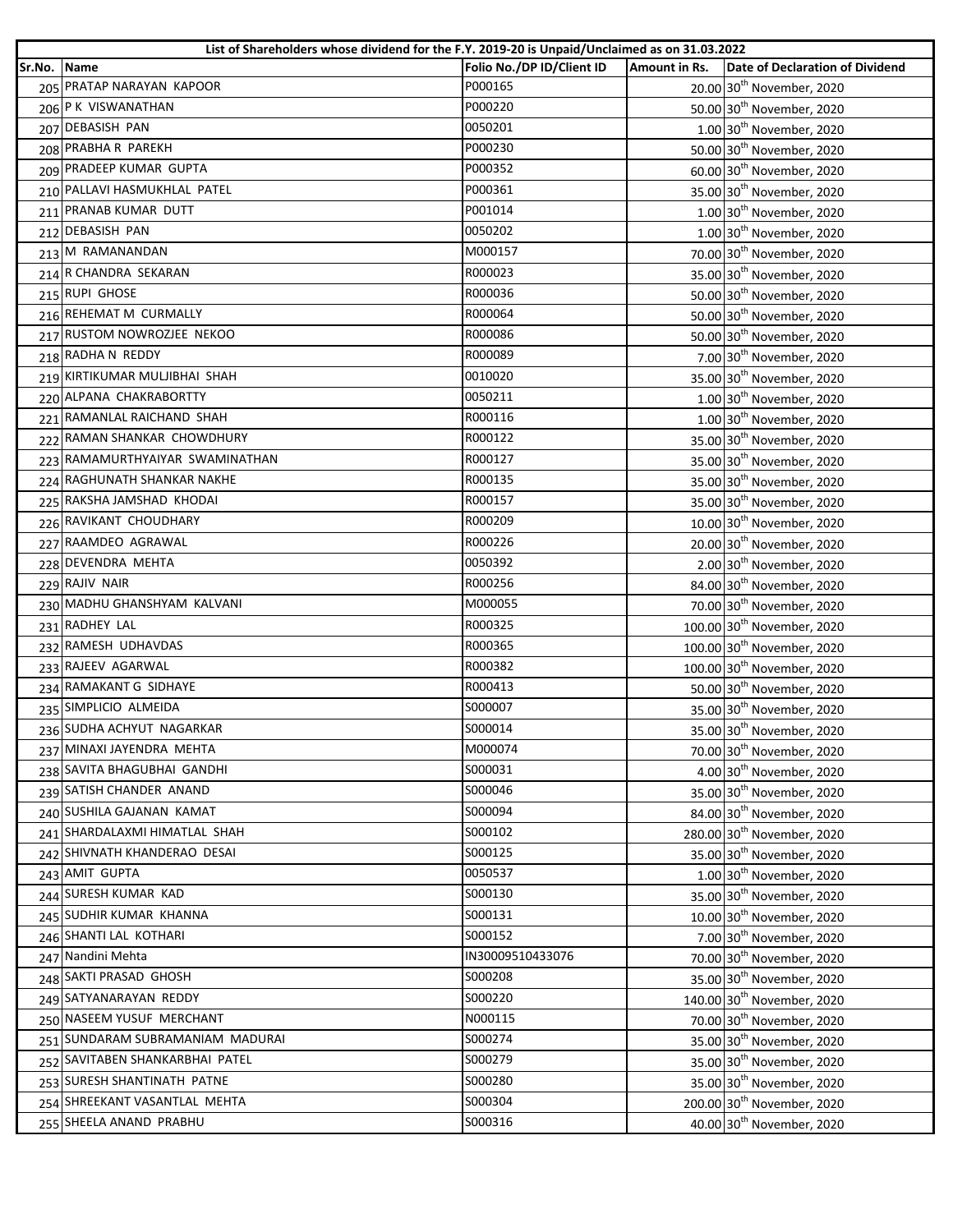|        | List of Shareholders whose dividend for the F.Y. 2019-20 is Unpaid/Unclaimed as on 31.03.2022 |                           |               |                                         |
|--------|-----------------------------------------------------------------------------------------------|---------------------------|---------------|-----------------------------------------|
| Sr.No. | <b>Name</b>                                                                                   | Folio No./DP ID/Client ID | Amount in Rs. | Date of Declaration of Dividend         |
|        | 256 SHANTABAI YASHWANT ANGLE                                                                  | S000327                   |               | 40.00 30 <sup>th</sup> November, 2020   |
|        | 257 SHEELA ANAND PRABHU                                                                       | S000328                   |               | 20.00 30 <sup>th</sup> November, 2020   |
|        | 258 P R SATHAPPAN                                                                             | P000123                   |               | 70.00 30 <sup>th</sup> November, 2020   |
|        | 259 SHANTHA                                                                                   | S000376                   |               | 5.00 30 <sup>th</sup> November, 2020    |
|        | 260 SAKET TARUNKUMAR SHAH                                                                     | S000378                   |               | 50.00 30 <sup>th</sup> November, 2020   |
|        | 261 S P RAMACHANDRAN                                                                          | S000419                   |               | 50.00 30 <sup>th</sup> November, 2020   |
|        | 262 S N KRISHNA MURTHY                                                                        | S000514                   |               | 7.00 30 <sup>th</sup> November, 2020    |
|        | 263 SHUBHANGI SATCHIDANAND SHEVDE                                                             | S000515                   |               | 35.00 30 <sup>th</sup> November, 2020   |
|        | 264 SHOBHANA B DATTANI                                                                        | S000563                   |               | 100.00 30 <sup>th</sup> November, 2020  |
|        | 265 SARA MOHAMEDBHOY SHAIKHALI                                                                | S000576                   |               | 7.00 30 <sup>th</sup> November, 2020    |
|        | 266 SMITA JITENDRA SANGHAVI                                                                   | S000588                   |               | 1450.00 30 <sup>th</sup> November, 2020 |
|        | 267 SUNIL KUMAR SOOD                                                                          | S000591                   |               | 50.00 30 <sup>th</sup> November, 2020   |
|        | 268 SAROJ MADHUKANT BHUKHANVALA                                                               | S000609                   |               | 300.00 30 <sup>th</sup> November, 2020  |
|        | 269 SHYAMA BANERJEE                                                                           | S000696                   |               | 35.00 30 <sup>th</sup> November, 2020   |
|        | 270 ANGELA ALBERT AMANNA                                                                      | A000004                   |               | 35.00 30 <sup>th</sup> November, 2020   |
|        | 271 SHARAD. RAMCHANDRA KOLHATKAR                                                              | S000742                   |               | 35.00 30 <sup>th</sup> November, 2020   |
|        | 272 SOVA PAL                                                                                  | S000751                   |               | 5.00 30 <sup>th</sup> November, 2020    |
|        | 273 SATYA NARAYAN PAL                                                                         | S000752                   |               | $1.00$ 30 <sup>th</sup> November, 2020  |
|        | 274 SOUMEN GHOSH                                                                              | S000766                   |               | 1.00 30 <sup>th</sup> November, 2020    |
|        | 275 SAMARENDRA NARAYAN BASAK                                                                  | S000772                   |               | 1.00 30 <sup>th</sup> November, 2020    |
|        | 276 T K KRISHNAMOORTHY                                                                        | T000014                   |               | 210.00 30 <sup>th</sup> November, 2020  |
|        | 277 ASHOK BHIMRAO KULKARNI                                                                    | A000015                   |               | 35.00 30 <sup>th</sup> November, 2020   |
|        | 278 TN SHOBHA                                                                                 | T000025                   |               | 7.00 30 <sup>th</sup> November, 2020    |
|        | 279 TP GAYATHRI                                                                               | T000027                   |               | 7.00 30 <sup>th</sup> November, 2020    |
|        | 280 THIRUPATHUR RANGANATHAM RUKMANI                                                           | T000031                   |               | 35.00 30 <sup>th</sup> November, 2020   |
|        | 281 TS ANIL KUMAR                                                                             | T000035                   |               | 7.00 30 <sup>th</sup> November, 2020    |
|        | 282 TIRUNINRAVUR TIRUVENGADAM MOKSHANANDAM                                                    | T000037                   |               | 35.00 30 <sup>th</sup> November, 2020   |
|        | 283 TV NARAYANA MURTHY                                                                        | T000039                   |               | 7.00 30 <sup>th</sup> November, 2020    |
|        | 284 TAPAN KUMAR SARKAR                                                                        | T000080                   |               | 1.00 30 <sup>th</sup> November, 2020    |
|        | 285 UMESH CHANDRA MISHRA                                                                      | U000003                   |               | 119.00 30 <sup>th</sup> November, 2020  |
|        | 286 ANTHONY DCUNHA                                                                            | A000034                   |               | 35.00 30 <sup>th</sup> November, 2020   |
|        | 287 VASDEV ANAND                                                                              | V000001                   |               | 10.00 30 <sup>th</sup> November, 2020   |
|        | 288 VESTA IVES                                                                                | V000030                   |               | 35.00 30 <sup>th</sup> November, 2020   |
|        | 289 V JAYANTI                                                                                 | V000032                   |               | 35.00 30 <sup>th</sup> November, 2020   |
|        | 290 VIRMATI KRISHANLAL DESAI                                                                  | V000043                   |               | 25.00 30 <sup>th</sup> November, 2020   |
|        | 291 VASANTI PRAVIN VAKIL                                                                      | V000072                   |               | 28.00 30 <sup>th</sup> November, 2020   |
|        | 292 VASUMATI RAVINDRA DHURU                                                                   | V000073                   |               | 60.00 30 <sup>th</sup> November, 2020   |
|        | 293 VIJAY RATANCHAND SHAH                                                                     | V000081                   |               | 35.00 30 <sup>th</sup> November, 2020   |
|        | 294 AMITA DHIRUBHAI DESAI                                                                     | A000035                   |               | 20.00 30 <sup>th</sup> November, 2020   |
|        | 295 VASANTI VASANT CHITALE                                                                    | V000099                   |               | 112.00 30 <sup>th</sup> November, 2020  |
|        | 296 RAMESH CHANDRA                                                                            | R000019                   |               | 70.00 30 <sup>th</sup> November, 2020   |
|        | 297 ROSHAN ARDESHIR BHARUCHA                                                                  | R000308                   |               | 70.00 30 <sup>th</sup> November, 2020   |
|        | 298 VANRAJBHAI N MALVI                                                                        | V001008                   |               |                                         |
|        | 299 W B MATHEWS                                                                               | W000007                   |               | 90.00 30 <sup>th</sup> November, 2020   |
|        | 300 W B MATHEW                                                                                | W000008                   |               | 22.00 30 <sup>th</sup> November, 2020   |
|        | 301 YERMAL RAMAKRISHNA SHENOY                                                                 |                           |               | 22.00 30 <sup>th</sup> November, 2020   |
|        |                                                                                               | Y000007                   |               | 35.00 30 <sup>th</sup> November, 2020   |
|        | 302 Y V JAYA                                                                                  | Y000012                   |               | 160.00 30 <sup>th</sup> November, 2020  |
|        | 303 SASHIKANT JAIKISAN PANCHAL                                                                | 0050672                   |               | 70.00 30 <sup>th</sup> November, 2020   |
|        | 304 YAKUB MOBIN BHAM                                                                          | Y000031                   |               | 100.00 30 <sup>th</sup> November, 2020  |
|        | 305 SATYA NARAYAN CHATTERJEE                                                                  | S000186                   |               | 70.00 30 <sup>th</sup> November, 2020   |
|        | 306 AVELINE LOUIS GOMES                                                                       | A000074                   |               | 14.00 30 <sup>th</sup> November, 2020   |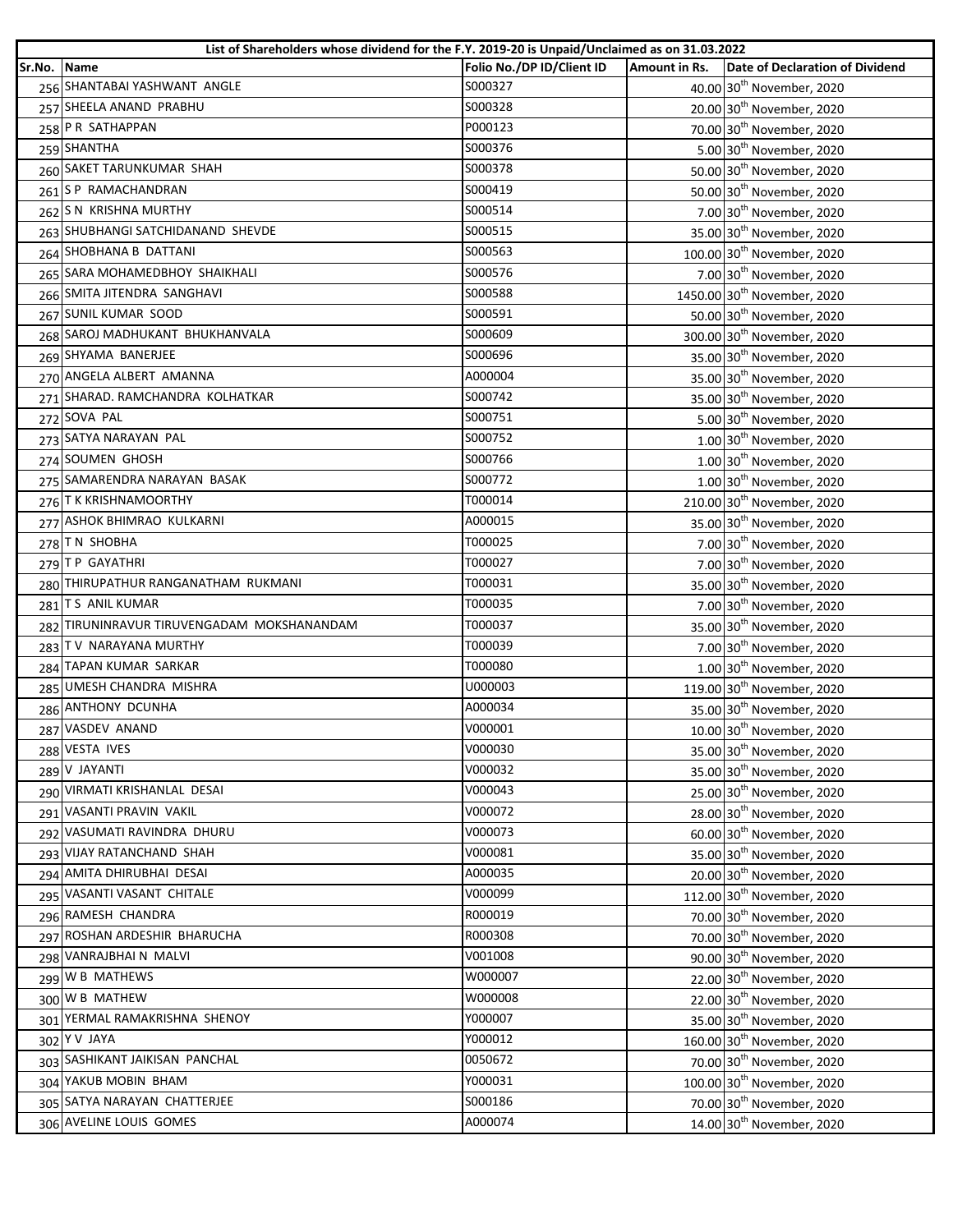| Folio No./DP ID/Client ID<br>Amount in Rs.<br>Date of Declaration of Dividend<br>Sr.No. Name<br>307 ARCHIE MASCARENHAS<br>A000083<br>161.00 30 <sup>th</sup> November, 2020<br>308 ATHIPALLI PADMANABHAN<br>A000115<br>35.00 30 <sup>th</sup> November, 2020<br>309 ALEXANDER PUTHENPURAIKAL MATHEWS<br>A000118<br>35.00 30 <sup>th</sup> November, 2020<br>310 ANANT PURUSHOTTAMRAO PANDE<br>A000120<br>35.00 30 <sup>th</sup> November, 2020<br>311 DILIP KUMAR SAHA<br>0050018<br>1.00 30 <sup>th</sup> November, 2020<br>60.00 30 <sup>th</sup> November, 2020<br>312 ASHWIN SHANTILAL DOSHI<br>A000140<br>313 ANJANA DAS<br>A000163<br>35.00 30 <sup>th</sup> November, 2020 |  |
|-----------------------------------------------------------------------------------------------------------------------------------------------------------------------------------------------------------------------------------------------------------------------------------------------------------------------------------------------------------------------------------------------------------------------------------------------------------------------------------------------------------------------------------------------------------------------------------------------------------------------------------------------------------------------------------|--|
|                                                                                                                                                                                                                                                                                                                                                                                                                                                                                                                                                                                                                                                                                   |  |
|                                                                                                                                                                                                                                                                                                                                                                                                                                                                                                                                                                                                                                                                                   |  |
|                                                                                                                                                                                                                                                                                                                                                                                                                                                                                                                                                                                                                                                                                   |  |
|                                                                                                                                                                                                                                                                                                                                                                                                                                                                                                                                                                                                                                                                                   |  |
|                                                                                                                                                                                                                                                                                                                                                                                                                                                                                                                                                                                                                                                                                   |  |
|                                                                                                                                                                                                                                                                                                                                                                                                                                                                                                                                                                                                                                                                                   |  |
|                                                                                                                                                                                                                                                                                                                                                                                                                                                                                                                                                                                                                                                                                   |  |
|                                                                                                                                                                                                                                                                                                                                                                                                                                                                                                                                                                                                                                                                                   |  |
| 35.00 30 <sup>th</sup> November, 2020<br>314 ARUP KUMAR DAS<br>A000167                                                                                                                                                                                                                                                                                                                                                                                                                                                                                                                                                                                                            |  |
| 315 SHANTABAI PATIL<br>S000200<br>70.00 30 <sup>th</sup> November, 2020                                                                                                                                                                                                                                                                                                                                                                                                                                                                                                                                                                                                           |  |
| 316 ANAND RAMCHANDRA PRABHU<br>20.00 30 <sup>th</sup> November, 2020<br>A000178                                                                                                                                                                                                                                                                                                                                                                                                                                                                                                                                                                                                   |  |
| 317 ANIMA DAS<br>A000202<br>35.00 30 <sup>th</sup> November, 2020                                                                                                                                                                                                                                                                                                                                                                                                                                                                                                                                                                                                                 |  |
| 318 ATUL TANDAN<br>A000208<br>100.00 30 <sup>th</sup> November, 2020                                                                                                                                                                                                                                                                                                                                                                                                                                                                                                                                                                                                              |  |
| 319 SHARATH CHANDRA PATEL<br>S000331<br>70.00 30 <sup>th</sup> November, 2020                                                                                                                                                                                                                                                                                                                                                                                                                                                                                                                                                                                                     |  |
| 320 ABHIJIT MITRA<br>A000227<br>50.00 30 <sup>th</sup> November, 2020                                                                                                                                                                                                                                                                                                                                                                                                                                                                                                                                                                                                             |  |
| 321 ARVIND PADAMSHI MARU<br>A000261<br>100.00 30 <sup>th</sup> November, 2020                                                                                                                                                                                                                                                                                                                                                                                                                                                                                                                                                                                                     |  |
| 322 ARUN BHUSAN MUKHERJEE<br>A000291<br>15.00 30 <sup>th</sup> November, 2020                                                                                                                                                                                                                                                                                                                                                                                                                                                                                                                                                                                                     |  |
| 323 ALIASGHER ABDULLAH HAIDERMOTA<br>A000295<br>35.00 30 <sup>th</sup> November, 2020                                                                                                                                                                                                                                                                                                                                                                                                                                                                                                                                                                                             |  |
| 324 SRIKANTA SEN<br>0050065<br>5.00 30 <sup>th</sup> November, 2020                                                                                                                                                                                                                                                                                                                                                                                                                                                                                                                                                                                                               |  |
| 325 ASHUTOSH D MAYEKAR<br>A000358<br>50.00 30 <sup>th</sup> November, 2020                                                                                                                                                                                                                                                                                                                                                                                                                                                                                                                                                                                                        |  |
| 326 AJAY KUMAR PODDAR<br>A000394<br>50.00 30 <sup>th</sup> November, 2020                                                                                                                                                                                                                                                                                                                                                                                                                                                                                                                                                                                                         |  |
| 327 ARATI DAS<br>A000418<br>1.00 30 <sup>th</sup> November, 2020                                                                                                                                                                                                                                                                                                                                                                                                                                                                                                                                                                                                                  |  |
| 328 BHAGUBHAI AMTHALAL GANDHI<br>B000005<br>4.00 30 <sup>th</sup> November, 2020                                                                                                                                                                                                                                                                                                                                                                                                                                                                                                                                                                                                  |  |
| 329 SIVARAM RANGACHARI<br>S000221<br>70.00 30 <sup>th</sup> November, 2020                                                                                                                                                                                                                                                                                                                                                                                                                                                                                                                                                                                                        |  |
| 330 SWARN BHASIN<br>70.00 30 <sup>th</sup> November, 2020<br>S000027                                                                                                                                                                                                                                                                                                                                                                                                                                                                                                                                                                                                              |  |
| 331 MONIMOY CHAKRABARTI<br>0050069<br>35.00 30 <sup>th</sup> November, 2020                                                                                                                                                                                                                                                                                                                                                                                                                                                                                                                                                                                                       |  |
| 332 BAGGIA MUDALIAR MATHAVAN<br>B000054<br>35.00 30 <sup>th</sup> November, 2020                                                                                                                                                                                                                                                                                                                                                                                                                                                                                                                                                                                                  |  |
| 333 BHALACHANDRA NARAYAN BAPAT<br>B000057<br>110.00 30 <sup>th</sup> November, 2020                                                                                                                                                                                                                                                                                                                                                                                                                                                                                                                                                                                               |  |
| 334 V SRIRAM<br>V000244<br>70.00 30 <sup>th</sup> November, 2020                                                                                                                                                                                                                                                                                                                                                                                                                                                                                                                                                                                                                  |  |
| 335 VINOD VRAJLAL THAKKAR<br>700.00 30 <sup>th</sup> November, 2020<br>V000110                                                                                                                                                                                                                                                                                                                                                                                                                                                                                                                                                                                                    |  |
| 336 BHARAT PRASAD GUPTA<br>B000070<br>35.00 30 <sup>th</sup> November, 2020                                                                                                                                                                                                                                                                                                                                                                                                                                                                                                                                                                                                       |  |
| 337 BELADI PANDURANG KAMATH<br>35.00 30 <sup>th</sup> November, 2020<br>B000071                                                                                                                                                                                                                                                                                                                                                                                                                                                                                                                                                                                                   |  |
| 338 BHAGWANDAS RATANSEY JERAJANI<br>B000081<br>25.00 30 <sup>th</sup> November, 2020                                                                                                                                                                                                                                                                                                                                                                                                                                                                                                                                                                                              |  |
| B000092<br>35.00 30 <sup>th</sup> November, 2020<br>339 BALEKUNDUR SRIDHAR ACHARYA                                                                                                                                                                                                                                                                                                                                                                                                                                                                                                                                                                                                |  |
| 340 B S KANAKA LAKSHMAMMA<br>B000101<br>1.00 30 <sup>th</sup> November, 2020                                                                                                                                                                                                                                                                                                                                                                                                                                                                                                                                                                                                      |  |
| 341 B S PRASANNA MURTHY<br>B000105<br>2.00 30 <sup>th</sup> November, 2020                                                                                                                                                                                                                                                                                                                                                                                                                                                                                                                                                                                                        |  |
| 342 BERNADETTE DCUNHA<br>B000157<br>119.00 30 <sup>th</sup> November, 2020                                                                                                                                                                                                                                                                                                                                                                                                                                                                                                                                                                                                        |  |
| 343 CHETAN ANAND<br>C000002<br>35.00 30 <sup>th</sup> November, 2020                                                                                                                                                                                                                                                                                                                                                                                                                                                                                                                                                                                                              |  |
| 344 CYRUS E LALKAKA<br>C000010<br>25.00 30 <sup>th</sup> November, 2020                                                                                                                                                                                                                                                                                                                                                                                                                                                                                                                                                                                                           |  |
| 345 YASH PAUL JAIN<br>Y000024<br>70.00 30 <sup>th</sup> November, 2020                                                                                                                                                                                                                                                                                                                                                                                                                                                                                                                                                                                                            |  |
| 346 CHANDRA SHEKAR BISAL<br>C000058<br>35.00 30 <sup>th</sup> November, 2020                                                                                                                                                                                                                                                                                                                                                                                                                                                                                                                                                                                                      |  |
| 347 CS SRINIVASA RAO<br>C000063<br>14.00 30 <sup>th</sup> November, 2020                                                                                                                                                                                                                                                                                                                                                                                                                                                                                                                                                                                                          |  |
| 348 CHHABRIA SHOBHA<br>C000144<br>150.00 30 <sup>th</sup> November, 2020                                                                                                                                                                                                                                                                                                                                                                                                                                                                                                                                                                                                          |  |
| 349 P L LADIA HUF<br>0050508<br>1.00 30 <sup>th</sup> November, 2020                                                                                                                                                                                                                                                                                                                                                                                                                                                                                                                                                                                                              |  |
| 350 JAYESH AMRUTLAL MEHTA HUF<br>IN30097410767984<br>9.00 30 <sup>th</sup> November, 2020                                                                                                                                                                                                                                                                                                                                                                                                                                                                                                                                                                                         |  |
| 351 JOAO ANTONIA SIMAO RODRIGUES<br>J000007<br>35.00 30 <sup>th</sup> November, 2020                                                                                                                                                                                                                                                                                                                                                                                                                                                                                                                                                                                              |  |
| 2.00 30 <sup>th</sup> November, 2020<br>352 SHAHABUDDIN<br>IN30011810978299                                                                                                                                                                                                                                                                                                                                                                                                                                                                                                                                                                                                       |  |
| 40.00 30 <sup>th</sup> November, 2020<br>353 ANKIT HANDA<br>IN30177412008394                                                                                                                                                                                                                                                                                                                                                                                                                                                                                                                                                                                                      |  |
| IN30074910656271<br>354 ASHWANI KALIA<br>5.00 30 <sup>th</sup> November, 2020                                                                                                                                                                                                                                                                                                                                                                                                                                                                                                                                                                                                     |  |
| 1203800000125517<br>355 AMIT MAHAJAN<br>15.00 30 <sup>th</sup> November, 2020                                                                                                                                                                                                                                                                                                                                                                                                                                                                                                                                                                                                     |  |
| 356 RAMLA CHAWLA<br>1201091000019668<br>320.00 30 <sup>th</sup> November, 2020                                                                                                                                                                                                                                                                                                                                                                                                                                                                                                                                                                                                    |  |
| 357 SUNITA KANSAL<br>1202920000113469<br>10.00 30 <sup>th</sup> November, 2020                                                                                                                                                                                                                                                                                                                                                                                                                                                                                                                                                                                                    |  |